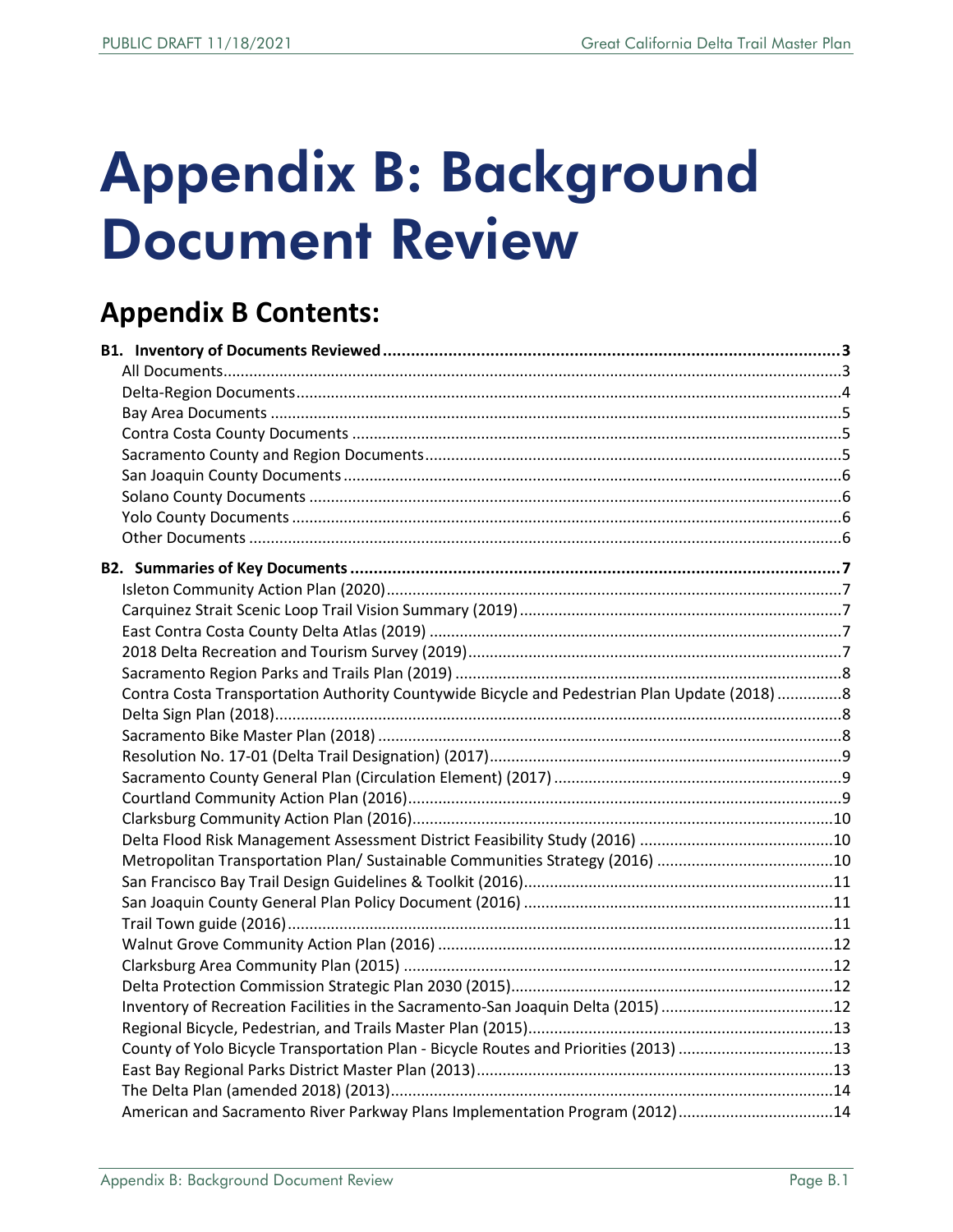| Feasibility Study for a Sacramento-San Joaquin Delta National Heritage Area (2012)15                     |  |
|----------------------------------------------------------------------------------------------------------|--|
| Resolution of Support for Bicycle Lanes in the Sacramento-San Joaquin Delta Along Improved Delta         |  |
|                                                                                                          |  |
| Resolution of Support for Bicycle Lanes or Trails in the Sacramento-San Joaquin Delta Along State Routes |  |
|                                                                                                          |  |
| Sacramento-San Joaquin Delta National Heritage Area Proposed Boundary (2012)15                           |  |
| San Joaquin Council of Governments Regional Bicycle, Pedestrian, and Safe Routes to School Master Plan   |  |
|                                                                                                          |  |
|                                                                                                          |  |
|                                                                                                          |  |
|                                                                                                          |  |
| Recreation Proposal for the Sacramento San Joaquin Delta and Suisun Marsh (2011)17                       |  |
|                                                                                                          |  |
| The Great California Delta Trail Blueprint Report for Contra Costa and Solano Counties (2010)17          |  |
| 2030 [Yolo] Countywide General Plan (with amendments through 2018) (2009)18                              |  |
|                                                                                                          |  |
|                                                                                                          |  |
|                                                                                                          |  |
|                                                                                                          |  |
|                                                                                                          |  |
|                                                                                                          |  |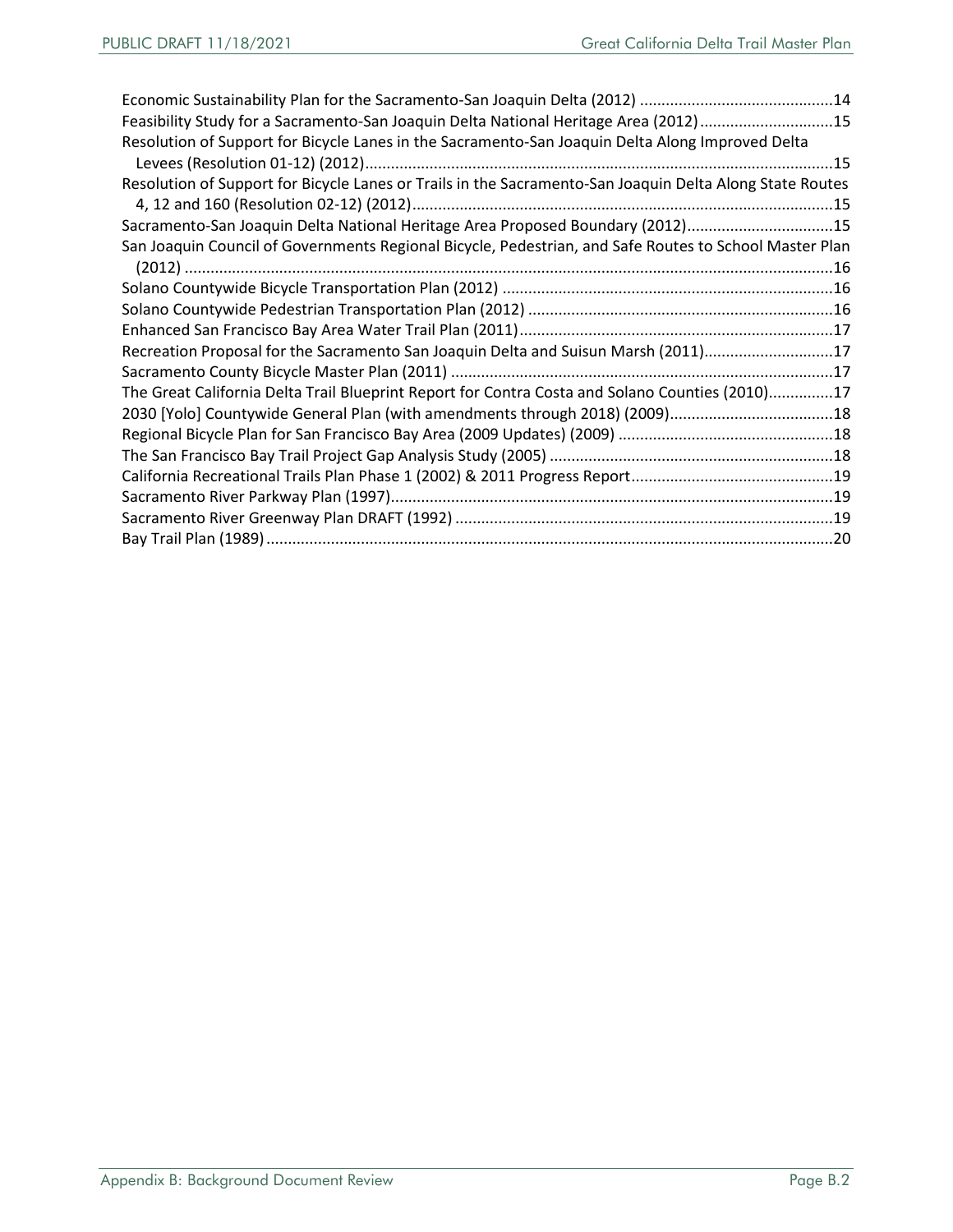## <span id="page-2-0"></span>B1. Inventory of Documents Reviewed

As part of the Master Plan development, the project team reviewed numerous studies, reports, and plans related to the Delta and potential trail users in the Delta.

Due to the broad geographic scope of the Delta Trail, not all documents are summarized here. However, all of the documents listed below have been reviewed by the project team. Selection of key documents focused on: county-wide or regional bike, pedestrian, and recreational access documents; and documents directly relating to existing or future portions of the Delta Trail. Summaries of key documents (denoted with an \* below) are included.

This section includes a list of all the documents reviewed as part of the Master Plan project. The first list includes all the documents, listed by year of publication. Separate lists are sorted by the region or county in which the project or plan was located.

#### <span id="page-2-1"></span>All Documents

- *Isleton Community Action Plan\**
- *A Plan for Contra Costa's Future 2020 Transportation Expenditure Plan*
- *Carquinez Strait Scenic Loop Trail Vision Summary\**
- *City of Brentwood Parks, Trails & Recreation Master Plan Update*
- *City of Lathrop General Plan Update Existing Conditions Report*
- *East Contra Costa County Delta Atlas\**
- *Plan Isleton*
- *2018 Delta Recreation and Tourism Survey\**
- *Sacramento Region Parks and Trails Plan\**
- *Contra Costa Transportation Authority Countywide Bicycle and Pedestrian Plan Update\**
- *Delta Sign Plan\**
- *Highway Design Manual Sixth Edition*
- *Hood Community Action Plan*
- *Sacramento Bike Master Plan\**
- *Resolution No. 17-01 (Delta Trail Designation)\**
- *Sacramento County General Plan (Circulation Element)\**
- *Clarksburg Community Action Plan\**
- *Courtland Community Action Plan\**
- *Delta Flood Risk Management Assessment District Feasibility Study\**
- *Metropolitan Transportation Plan/ Sustainable Communities Strategy\**
- *San Francisco Bay Trail Design Guidelines & Toolkit\**
- *San Joaquin County General Plan Policy Document\**
- *Stockton 2040 General Plan Update*
- *Trail Town guide\**
- *Walnut Grove Community Action Plan\**
- *City of Suisun City 2035 General Plan*
- *— Clarksburg Area Community Plan\**
- *Cross Kentucky Master Trail Plan, A How-to-Guide for Trail Development(Case Study)*
- *Delta Protection Commission Strategic Plan 2030\**
- *Inventory of Recreation Facilities in the Sacramento-San Joaquin Delta\**
- *Regional Bicycle, Pedestrian, and Trails Master Plan\**
- *Sacramento 2035 General Plan*
- *Napa Valley Vine Trail Project Plan*
- *County of Yolo Bicycle Transportation Plan Bicycle Routes and Priorities\**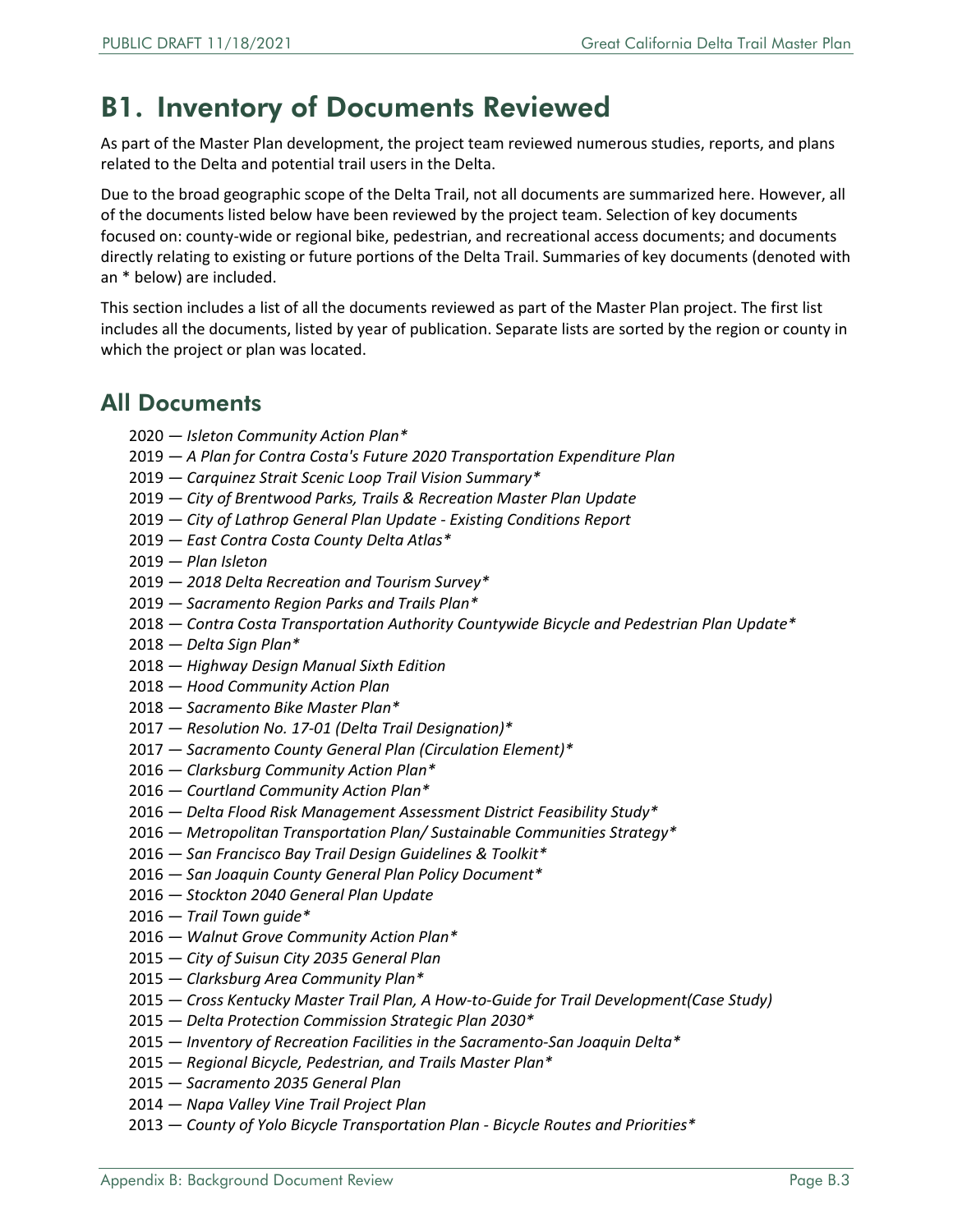- *East Bay Regional Parks District Master Plan\**
- *The Delta Plan (amended 2018)\**
- *West Sacramento Bicycle, Pedestrian, and Trails Master Plan*
- *American and Sacramento River Parkway Plans Implementation Program\**
- *City of Lodi Bicycle Master Plan*
- *Economic Sustainability Plan for the Sacramento-San Joaquin Delta\**
- *Feasibility Study for a Sacramento-San Joaquin Delta National Heritage Area\**
- *Napa Countywide Bicycle Plan*
- *Resolution of Support for Bicycle Lanes in the Sacramento-San Joaquin Delta Along Improved Delta Levees (Resolution 01-12)\**
- *Resolution of Support for Bicycle Lanes or Trails in the Sacramento-San Joaquin Delta Along State Routes 4, 12 and 160 (Resolution 02-12)\**
- *Sacramento-San Joaquin Delta National Heritage Area Proposed Boundary\**
- *San Joaquin Council of Governments Regional Bicycle, Pedestrian, and Safe Routes to School Master Plan\**
- *Solano Countywide Bicycle Transportation Plan\**
- *Solano Countywide Pedestrian Transportation Plan\**
- *City of Tracy General Plan*
- *Enhanced San Francisco Bay Area Water Trail Plan\**
- *Recreation Proposal for the Sacramento San Joaquin Delta and Suisun Marsh\**
- *Sacramento County Bicycle Master Plan\**
- *The Great California Delta Trail Blueprint Report for Contra Costa and Solano Counties\**
- *2030 [Yolo] Countywide General Plan (with amendments through 2018)\**
- *Contra Costa County Countywide Bicycle and Pedestrian Plan (Superseded)*
- *Regional Bicycle Plan for San Francisco Bay Area (2009 Updates)\**
- *Solano County General Plan*
- *Oakley Parks, Trails, and Recreation Master Plan 2020*
- *City of Tracy Bikeways Master Plan*
- *Contra Costa County General Plan*
- *The San Francisco Bay Trail Project Gap Analysis Study\**
- *Solano Countywide Bicycle Plan (Superseded)*
- 2002 *California Recreational Trails Plan Phase 1 & 2011 Progress Report\**
- *Rio Vista General Plan 2001*
- *East Bay Regional Park District Master Plan (Superseded)*
- *General Plan Pittsburg 2020 A Vision for the 21st Century*
- *Sacramento River Parkway Plan\**
- *Sacramento River Greenway Plan DRAFT\**
- *Bay Trail Plan\**
- *Sacramento River Parkway Master Plan*
- Ongoing *State of Vermont Bicycle & Pedestrian Program (Case Study)*
- Ongoing *California Recreational Trails Act (Public Resources Code Div 5, Ch 1, Artcle 6)*

#### <span id="page-3-0"></span>Delta-Region Documents

- 2019 Carquinez Strait Scenic Loop Trail Vision Summary\*
- 2019 2018 Delta Recreation and Tourism Survey\*
- 2018 Delta Sign Plan\*
- 2017 Resolution No. 17-01 (Delta Trail Designation)\*
- 2016 Delta Flood Risk Management Assessment District Feasibility Study\*
- 2015 Delta Protection Commission Strategic Plan 2030\*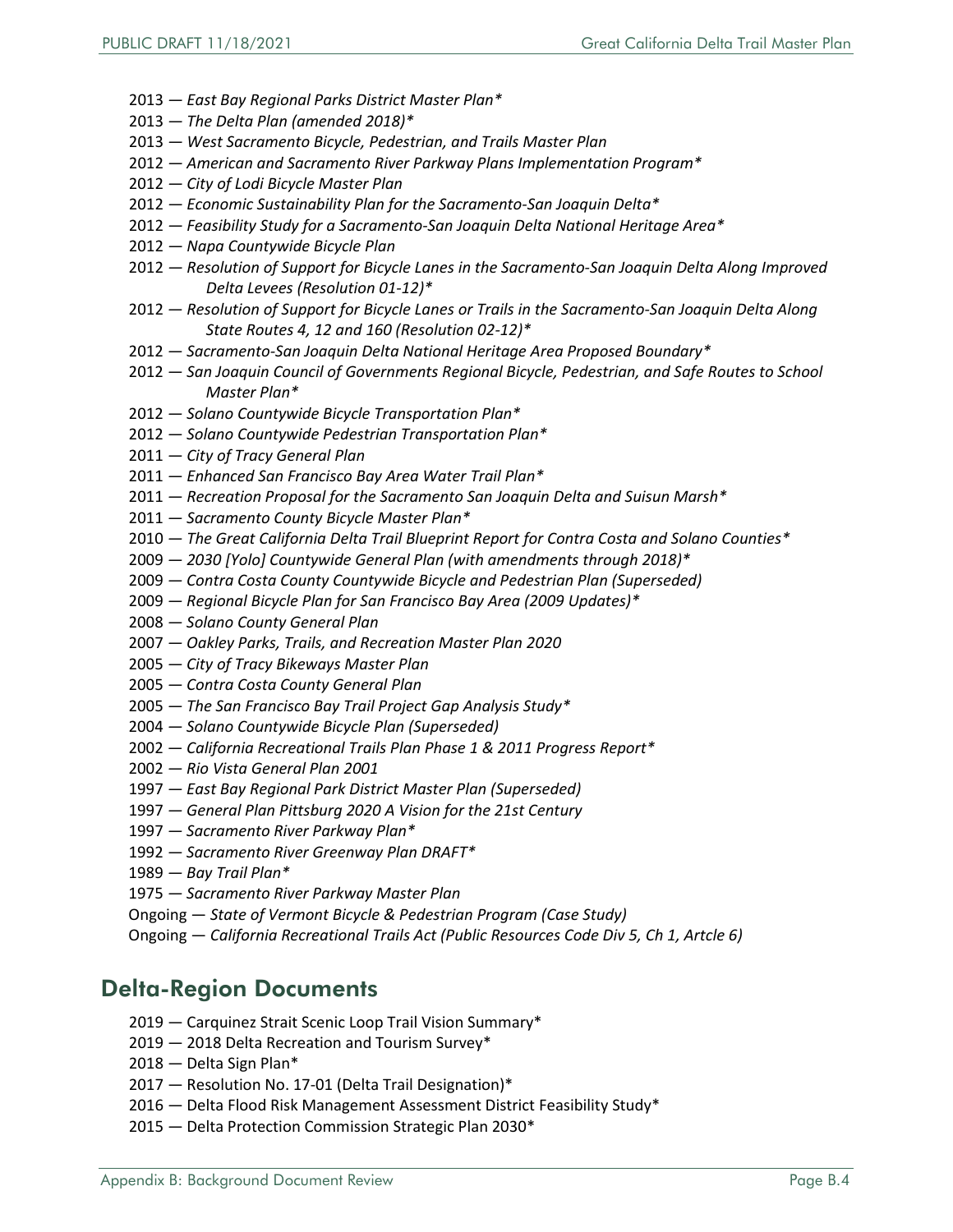- 2015 Inventory of Recreation Facilities in the Sacramento-San Joaquin Delta\*
- 2013 The Delta Plan (amended 2018)\*
- 2012 Economic Sustainability Plan for the Sacramento-San Joaquin Delta\*
- 2012 Feasibility Study for a Sacramento-San Joaquin Delta National Heritage Area\*
- 2012 Resolution of Support for Bicycle Lanes in the Sacramento-San Joaquin Delta Along Improved Delta Levees (Resolution 01-12)\*
- 2012 Resolution of Support for Bicycle Lanes or Trails in the Sacramento-San Joaquin Delta Along State Routes 4, 12 and 160 (Resolution 02-12)\*
- 2012 Sacramento-San Joaquin Delta National Heritage Area Proposed Boundary\*
- 2011 Recreation Proposal for the Sacramento San Joaquin Delta and Suisun Marsh\*
- 2010 The Great California Delta Trail Blueprint Report for Contra Costa and Solano Counties\*

#### <span id="page-4-0"></span>Bay Area Documents

- 2016 San Francisco Bay Trail Design Guidelines & Toolkit\*
- 2013 East Bay Regional Parks District Master Plan\*
- 2011 Enhanced San Francisco Bay Area Water Trail Plan\*
- 2009 Regional Bicycle Plan for San Francisco Bay Area (2009 Updates)\*
- 2005 The San Francisco Bay Trail Project Gap Analysis Study\*
- 1997 East Bay Regional Park District Master Plan (Superseded)
- 1989 Bay Trail Plan\*

#### <span id="page-4-1"></span>Contra Costa County Documents

- 2019 A Plan for Contra Costa's Future 2020 Transportation Expenditure Plan
- 2019 City of Brentwood Parks, Trails & Recreation Master Plan Update
- 2019 East Contra Costa County Delta Atlas\*
- 2018 Contra Costa Transportation Authority Countywide Bicycle and Pedestrian Plan Update\*
- 2009 Contra Costa County Countywide Bicycle and Pedestrian Plan (Superseded)
- 2007 Oakley Parks, Trails, and Recreation Master Plan 2020
- 2005 Contra Costa County General Plan
- 1997 General Plan Pittsburg 2020 A Vision for the 21st Century

#### <span id="page-4-2"></span>Sacramento County and Region Documents

- 2020 Isleton Community Action Plan\*
- 2019 Plan Isleton
- 2019 Sacramento Region Parks and Trails Plan\*
- 2018 Hood Community Action Plan
- 2018 Sacramento Bike Master Plan\*
- 2017 Sacramento County General Plan (Circulation Element)\*
- 2016 Courtland Community Action Plan\*
- 2016 Metropolitan Transportation Plan/ Sustainable Communities Strategy\*
- 2016 Walnut Grove Community Action Plan\*
- 2015 Regional Bicycle, Pedestrian, and Trails Master Plan\*
- 2015 Sacramento 2035 General Plan
- 2012 American and Sacramento River Parkway Plans Implementation Program\*
- 2011 Sacramento County Bicycle Master Plan\*
- 1997 Sacramento River Parkway Plan\*
- 1992 Sacramento River Greenway Plan DRAFT\*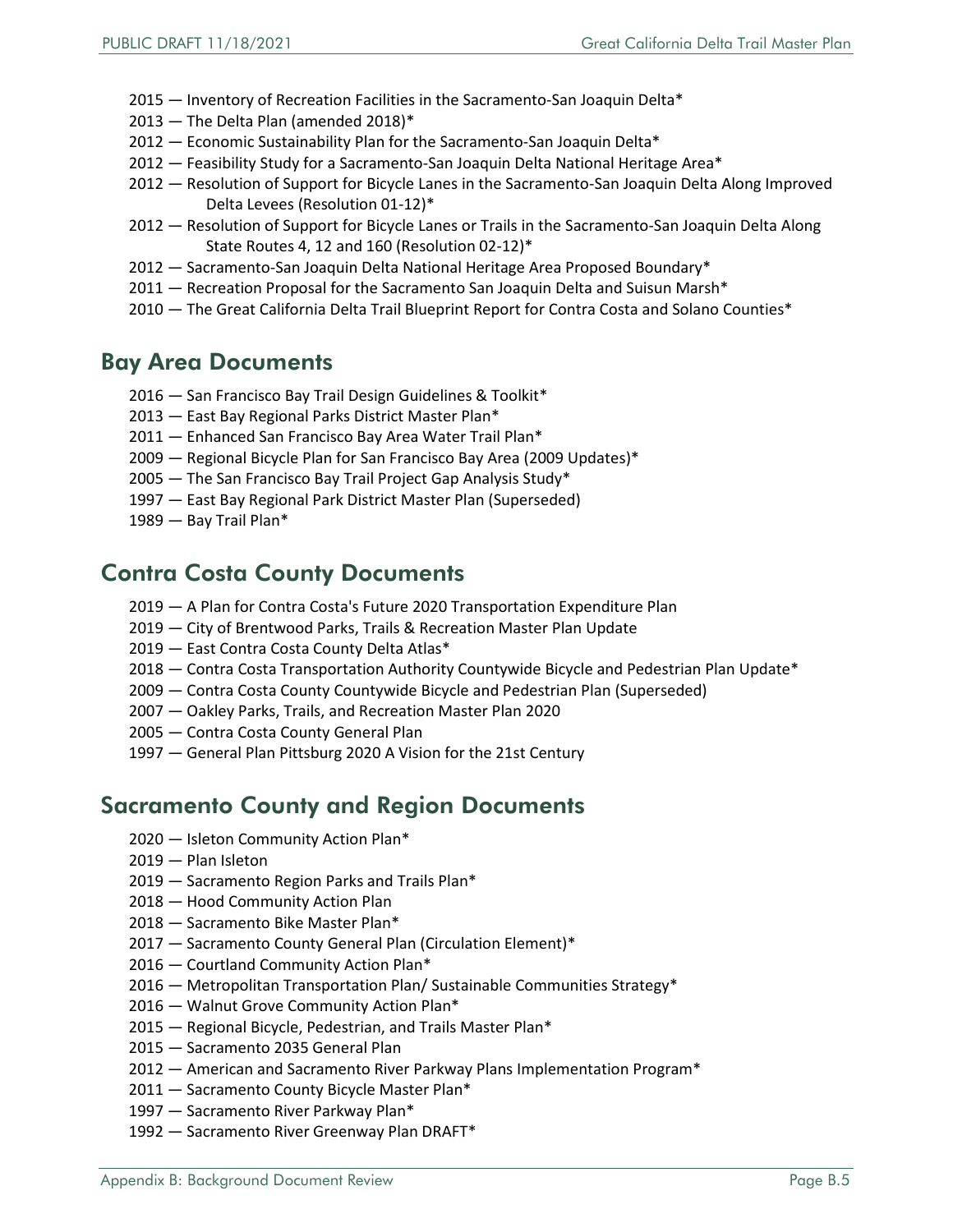1975 — Sacramento River Parkway Master Plan

#### <span id="page-5-0"></span>San Joaquin County Documents

- 2019 City of Lathrop General Plan Update Existing Conditions Report
- 2016 San Joaquin County General Plan Policy Document\*
- 2016 Stockton 2040 General Plan Update
- 2012 City of Lodi Bicycle Master Plan
- 2012 San Joaquin Council of Governments Regional Bicycle, Pedestrian, and Safe Routes to School Master Plan\*
- 2011 City of Tracy General Plan
- 2005 City of Tracy Bikeways Master Plan

#### <span id="page-5-1"></span>Solano County Documents

- 2015 City of Suisun City 2035 General Plan
- 2012 Solano Countywide Bicycle Transportation Plan\*
- 2012 Solano Countywide Pedestrian Transportation Plan\*
- 2008 Solano County General Plan
- 2004 Solano Countywide Bicycle Plan (Superseded)
- 2002 Rio Vista General Plan 2001

#### <span id="page-5-2"></span>Yolo County Documents

- 2016 Clarksburg Community Action Plan\*
- 2015 *—* Clarksburg Area Community Plan\*
- 2013 County of Yolo Bicycle Transportation Plan Bicycle Routes and Priorities\*
- 2013 West Sacramento Bicycle, Pedestrian, and Trails Master Plan
- 2009 2030 [Yolo] Countywide General Plan (with amendments through 2018)\*

#### <span id="page-5-3"></span>Other Documents

- 2018 Highway Design Manual Sixth Edition
- 2016 Trail Town guide\*
- 2015 Cross Kentucky Master Trail Plan, A How-to-Guide for Trail Development (Case Study)
- 2014 Napa Valley Vine Trail Project Plan
- 2012 Napa Countywide Bicycle Plan
- 2002 California Recreational Trails Plan Phase 1 & 2011 Progress Report\*
- Ongoing State of Vermont Bicycle & Pedestrian Program (Case Study)
- Ongoing California Recreational Trails Act (Public Resources Code Div 5, Ch 1, Article 6)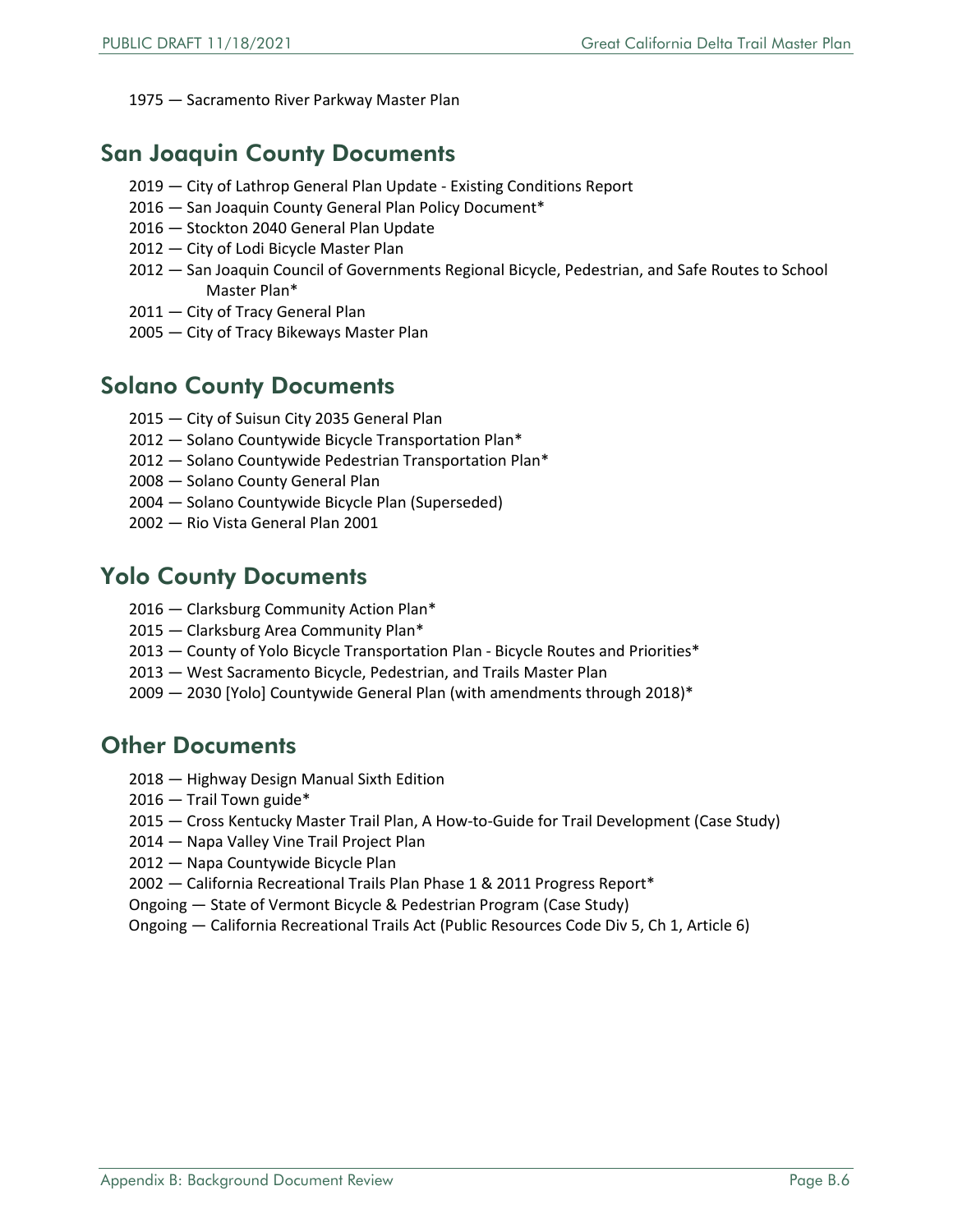# <span id="page-6-0"></span>B2. Summaries of Key Documents

This section includes short summaries of key documents (denoted with an \* on the lists above). The summaries are organized by year of publication.

### <span id="page-6-1"></span>Isleton Community Action Plan (2020)

Prepared for: City of Isleton

Retrieved from: *[www.planisleton.com](http://www.planisleton.com/)*

Planning process currently under way.

### <span id="page-6-2"></span>Carquinez Strait Scenic Loop Trail Vision Summary (2019)

Prepared for: Solano Trails Group

#### Retrieved from: *public draft pending, internal draft reviewed*

This Vision Summary provides an overview of the Scenic Loop — created where five trail projects, the San Francisco Bay Trail, the Bay Area Ridge Trail, the Great California Delta Trail, the San Francisco Bay Area Water Trail, and the Juan Bautista de Anza National Historic Trail converge along the Carquinez Strait. The Vision Summary highlights the economic, health, and social equity benefits of the scenic loop and provides detailed information on ten unique gaps that are part of the trail loop.

#### <span id="page-6-3"></span>East Contra Costa County Delta Atlas (2019)

Prepared for: East Bay Regional Park District

Retrieved from: *[www.ebparks.org/civicax/filebank/blobdload.aspx?BlobID=32262](http://www.ebparks.org/civicax/filebank/blobdload.aspx?BlobID=32262)*

This Atlas provides an overview of the East Bay Regional Park District's (EBRBD) land within the part of the Delta that is within Contra Costa County. The Atlas includes data and maps on current ecological, historical, and man-made features. It also details the District's goals for investing in new features and adding new parks. It has detailed maps of various Delta regions as they relate to the EBRPD.

The Recreation element highlights existing and planned trails and gives an overview of the Great California Delta Trail. Discussion of Measure WW projects includes a summary of trail projects in Contra Costa County that are planned and funded. Key sections with trail information are Recreation (pg. 28), Natural and Cultural Resources (pg. 36), and Projections (pg. 42).

#### <span id="page-6-4"></span>2018 Delta Recreation and Tourism Survey (2019)

Prepared for: Delta Protection Commission

Retrieved from: *[www.delta.ca.gov/calendar/delta-protection-commission-meeting-march-21-2019](http://www.delta.ca.gov/calendar/delta-protection-commission-meeting-march-21-2019)*

This Survey was designed to identify visitor preferences, activities, and places of lodging when visiting Delta locations and events. The survey found that there are a mix of recreational activities, both land and waterbased, that are enjoyed by Delta visitors and residents.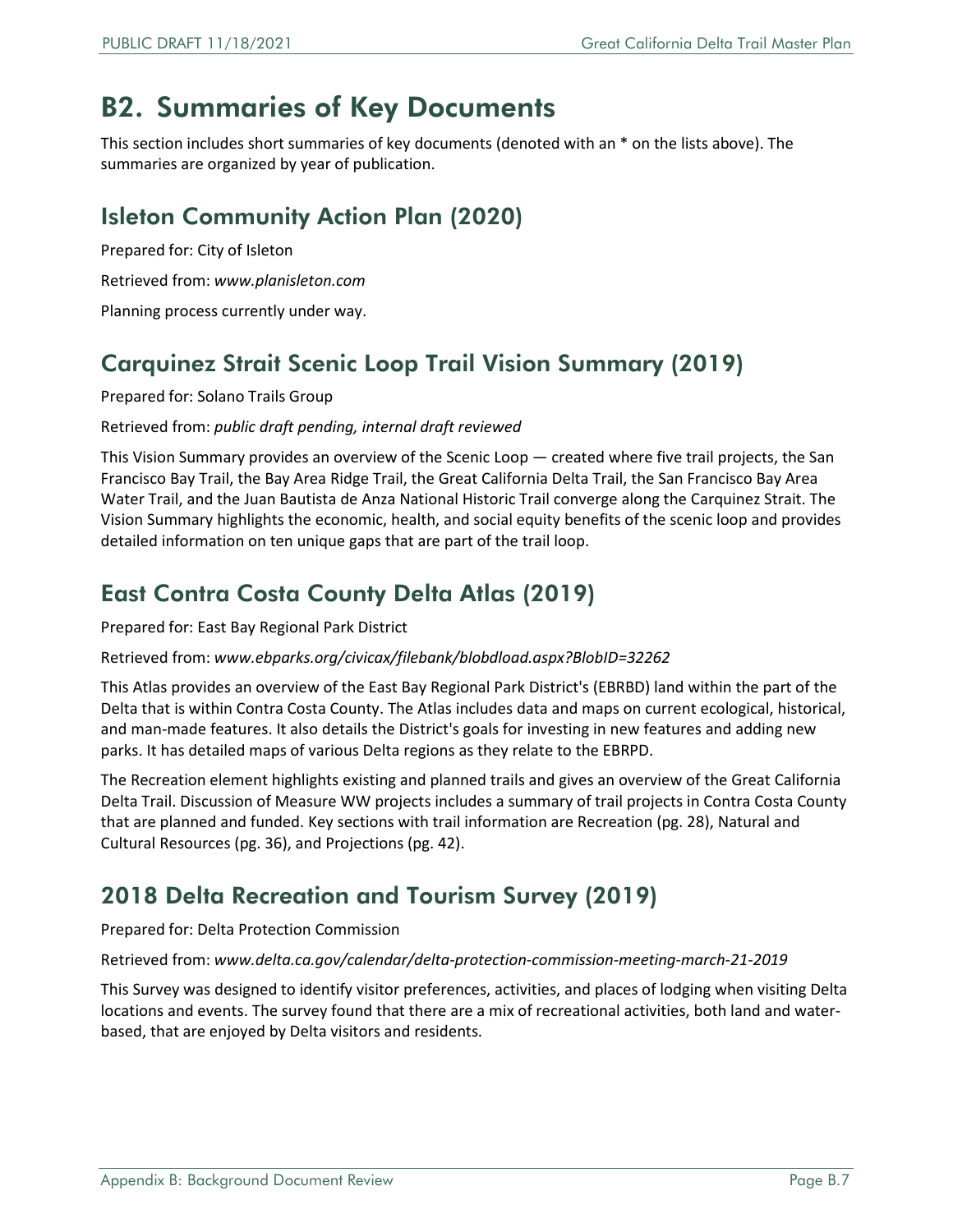#### <span id="page-7-0"></span>Sacramento Region Parks and Trails Plan (2019)

Prepared for: Sacramento Area Council of Government

Retrieved from: *public document in development*

Planning process commenced in the Fall of 2019. Documents will be reviewed as they are available.

#### <span id="page-7-1"></span>Contra Costa Transportation Authority Countywide Bicycle and Pedestrian Plan Update (2018)

Prepared for: Contra Costa Transportation Authority

Retrieved from: *[www.ccta.net/2018/10/18/countywide-bicycle-and-pedestrian-plan](http://www.ccta.net/2018/10/18/countywide-bicycle-and-pedestrian-plan)*

The Plan builds on the goals, policies, and strategies of the Countywide Transportation Plan. It set goals for increasing mode share, safety, and system connectivity for walking and bicycling and identifies action items to achieve them.

The Plan focuses on developing a regional low-stress bicycle network. Off-street trails (Class I Bikeways) form the backbone of this network and include the DeAnza Trail.

### <span id="page-7-2"></span>Delta Sign Plan (2018)

Prepared for: Delta Protection Commission and San Joaquin Delta Coservancy

Retrieved from: *[www.visitcadelta.com/wp-content/uploads/2018/04/delta-sign-plan-final-draft-](http://www.visitcadelta.com/wp-content/uploads/2018/04/delta-sign-plan-final-draft-04.09.18_d.pdf)04.09.18\_d.pdf*

This Plan was developed to provide graphic consistency for signage in the Delta. It is based on community comments with input from the Delta Marketing Task Force. It includes guidelines for sign locations, fabrication, and installation as well as specific sign templates, fonts, and accessibility requirements.

Community members are encouraged to work with the Delta counties, the Delta Conservancy, and Delta Protection Commission to develop signs that meet their needs and to integrate the sign templates into local signs that reflect unique community values.

#### <span id="page-7-3"></span>Sacramento Bike Master Plan (2018)

Prepared for: City of Sacramento

#### Retrieved from: *[www.cityofsacramento.org/Public-Works/Engineering-Services/Projects/Current-](http://www.cityofsacramento.org/Public-Works/Engineering-Services/Projects/Current-Projects/Sacramento-River-Parkway)Projects/Sacramento-River-Parkway*

This report provides an overview of the existing conditions of the bicycle network in the City of Sacramento, highlights areas for improvement, and makes recommendations for future projects.

The report focuses on design standards for the network and includes focus areas that are part of the regional network to which the northern Delta trails are connected. The report provides useful demographic data and maps for Sacramento City, but they do not extend past City limits. The section on existing trails and routes could be useful in analyzing the connectivity of Delta trails to Sacramento. The report has a strong emphasis on equity and inclusive outreach.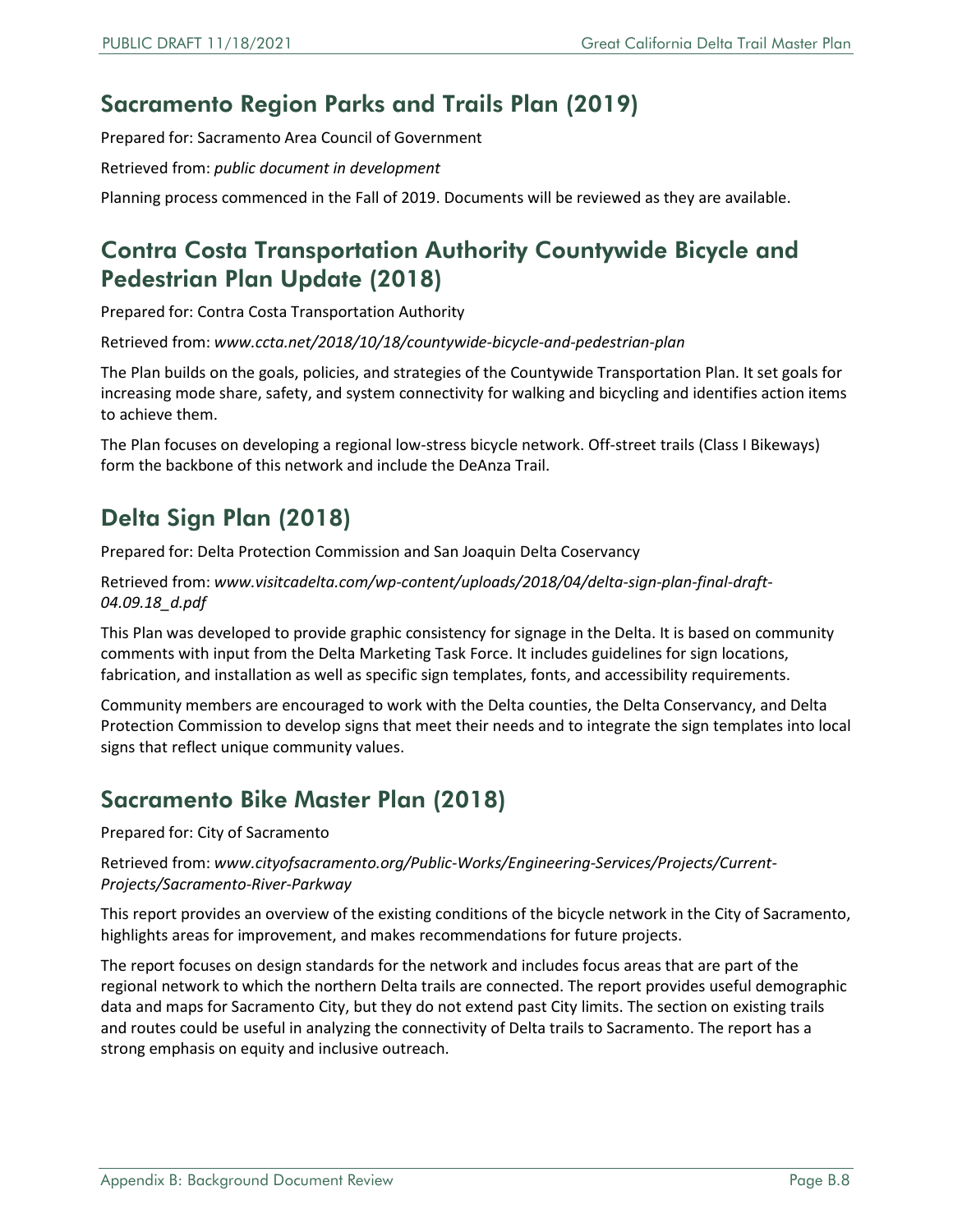### <span id="page-8-0"></span>Resolution No. 17-01 (Delta Trail Designation) (2017)

Prepared for: State of California

Retrieved from: *[www.delta.ca.gov/wp-content/uploads/2018/03/17\\_01-Delta-Trail.pdf](http://www.delta.ca.gov/wp-content/uploads/2018/03/17_01-Delta-Trail.pdf)*

In this resolution the Delta Protection Commission designated four trail segments as part of the official Great California Delta Trail: the Carquinez Strait Scenic Loop Trail and three existing and proposed trail alignments of the East Bay Regional Park District (EBRPD): the Martinez Shoreline to Point Edith Alignment; the Great California Delta Trail Alignment; and the Marsh Creek to Delta Access Alignments. The resolution includes two maps showing the designated alignments.

#### <span id="page-8-1"></span>Sacramento County General Plan (Circulation Element) (2017)

Prepared for: County of Sacramento, Office of Planning and Environmental Review

Retrieved from: *pers.saccounty.net/PlansandProjectsIn-Progress/Pages/GeneralPlan.aspx*

The General Plan provides the framework for Sacramento County's growth, while the Circulation Element focuses on the countywide transportation system forming the backbone of cities and unincorporated communities within the County. The main theme of the Circulation Element is to provide mobility choices. The Circulation Element describes the County's Transportation Plan and functional roadway classification system and establishes goals, policies, and implementation programs organized into nine sub-sections: Mobility; Roadways; Transit; Bicycle and Pedestrian Facilities; Transportation System Management; Rail Transportation; Air Transportation; Smart Growth Streets; and Scenic Highways.

Under Section III, Goal CI-34 is to "Construct and maintain bikeways and multi-use trails to minimize conflicts between bicyclists, pedestrians, and motorists." The Plan highlights numerous scenic highways and corridors within the Delta Trail Master Plan area and identifies the need to preserve existing river and levee roads. The implementation measures for Goal CI-54 calls for the Sacramento County Regional Parks' Recreation and Parks Commission to recommend development of additional access and parking sites for recreational users along River Road (Highway 160).

#### <span id="page-8-2"></span>Courtland Community Action Plan (2016)

Prepared for: Courtland Community

Retrieved from: *www.delta.ca.gov/wp-content/uploads/2016/10/DCAP\_2016-11\_CLPlan.pdf; [http://delta.ca.gov/delta\\_heritage/community\\_action\\_planning](http://delta.ca.gov/delta_heritage/community_action_planning)*

The Community Action Plan (CAP) was developed to provide guidance over a five to seven year period for policy makers and the community to enhance and preserve Courtland's quality of life. It includes a history and demographic profile of the community and lays out community priorities, goals, and actions. The Delta Protection Commission's CAP initiative was developed "to support and enhance historic Delta towns, referred to in the 2009 Reform Act as Delta "legacy communities".

The Plan notes Courtland's history of being home to one of the Delta's first Chinatowns and being founded as a vineyard and pear ranch with a wharf which established the town as an important steamboat-stop and shipment point. Community members prioritized a need to develop safe pedestrian and bicycle paths highlighted in Goal C-3.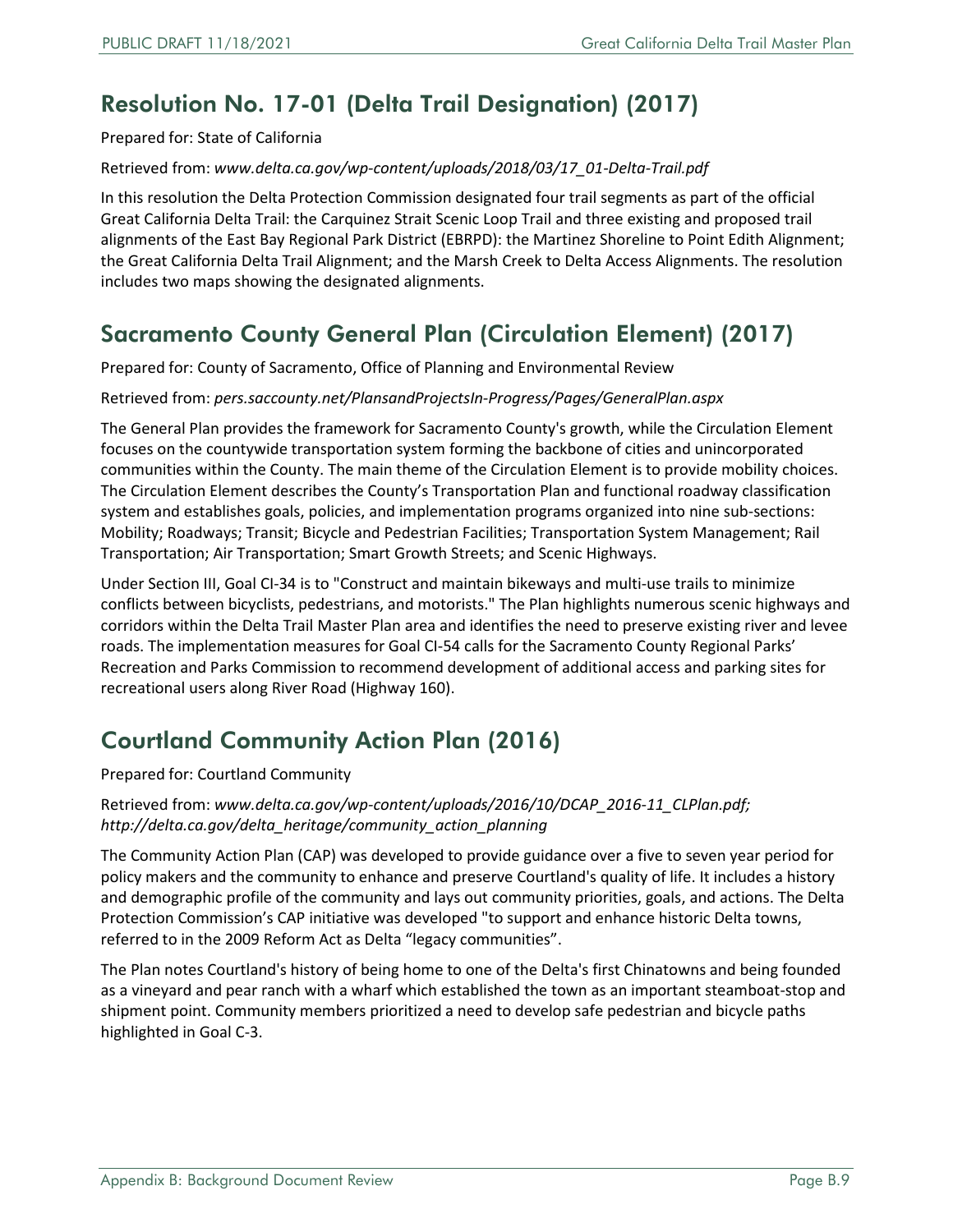### <span id="page-9-0"></span>Clarksburg Community Action Plan (2016)

Prepared for: Community of Clarksburg

Retrieved from: *www.delta.ca.gov/wp-content/uploads/2016/10/DCAP\_2016-11\_CBPlan.pdf; [www.delta.ca.gov/delta\\_heritage/community\\_action\\_planning](http://www.delta.ca.gov/delta_heritage/community_action_planning)*

The Community Action Plan (CAP) was developed to provide guidance over five to seven years for policy makers and the community to enhance and preserve Clarksburg's quality of life. It includes a history and demographic profile of the community and lays out community priorities, goals, and actions. It notes that the CAP was developed "to support and enhance historic Delta towns, referred to in the 2009 Reform Act as Delta "legacy communities". The legacy communities include Bethel Island, Clarksburg, Courtland, Freeport, Hood, Isleton, Knightsen, Locke, Rio Vista, Ryde, and Walnut Grove.

The CAP highlights Clarksburg's rich history, lists seven designated historic landmarks, and notes it is now a certified wine-growing region. Residents identified dedicated walking and bicycling trails as a need and selected "champions" for this initiative. Goal 3.2.2, "Pedestrian and Bicycle Paths", suggests a pedestrian loop around the two walnut orchards, a path along the railroad right-of-way, and connecting key tourist sites.

### <span id="page-9-1"></span>Delta Flood Risk Management Assessment District Feasibility Study (2016)

Prepared for: Delta Protection Commission

Retrieved from: *[www.delta.ca.gov/levees\\_and\\_emergency\\_response/levee\\_funding\\_study](http://www.delta.ca.gov/levees_and_emergency_response/levee_funding_study)*

This Study identified financial mechanisms that could generate revenue to pay for maintenance, repair, and improvements of the levee system. The Study notes that "the current approach to paying for Delta levee work does not collect funds from all beneficiaries in proportion to the benefits conferred and tends to obscure the relationship between benefits and costs". This Study examined a range of financial mechanisms that could remedy the pay/benefits mismatch and summarized the opportunities and challenges of each.

Preserving the levees is critical for supporting the developed infrastructure of the Delta, including roadways, many of which are built upon existing levees. In some places, funding for levees and funding for roadway and/or trail improvements may work in tandem. Understanding the funding mechanisms for both types of infrastruture provides the greatest opportunity for developing infrastruture programs that meet multiple goals, such as flood protection, transportation, and recreation.

#### <span id="page-9-2"></span>Metropolitan Transportation Plan/ Sustainable Communities Strategy (2016)

Prepared for: Sacramento Area Council of Government

#### Retrieved from: *[www.sacog.org/2016-mtpscs](http://www.sacog.org/2016-mtpscs)*

This Strategy (currently in the process of being updated) was developed to meet a state requirement that Metropolitan Planning Organizations (MPOs) to meet greenhouse gas (GHG) emission reduction goals. It incentivizes regional and local planning and building with a focus on aligning transportation, housing, and land use. The Sacramento Area Council of Governments (SACOG) is the MPO responsible for developing this regional transportation strategy every four years in coordination with El Dorado, Placer, Sacramento, Sutter, Yolo, and Yuba counties and the 22 cities within those counties (excluding the Tahoe Basin). This Strategy covers the period from 2012 to 2036.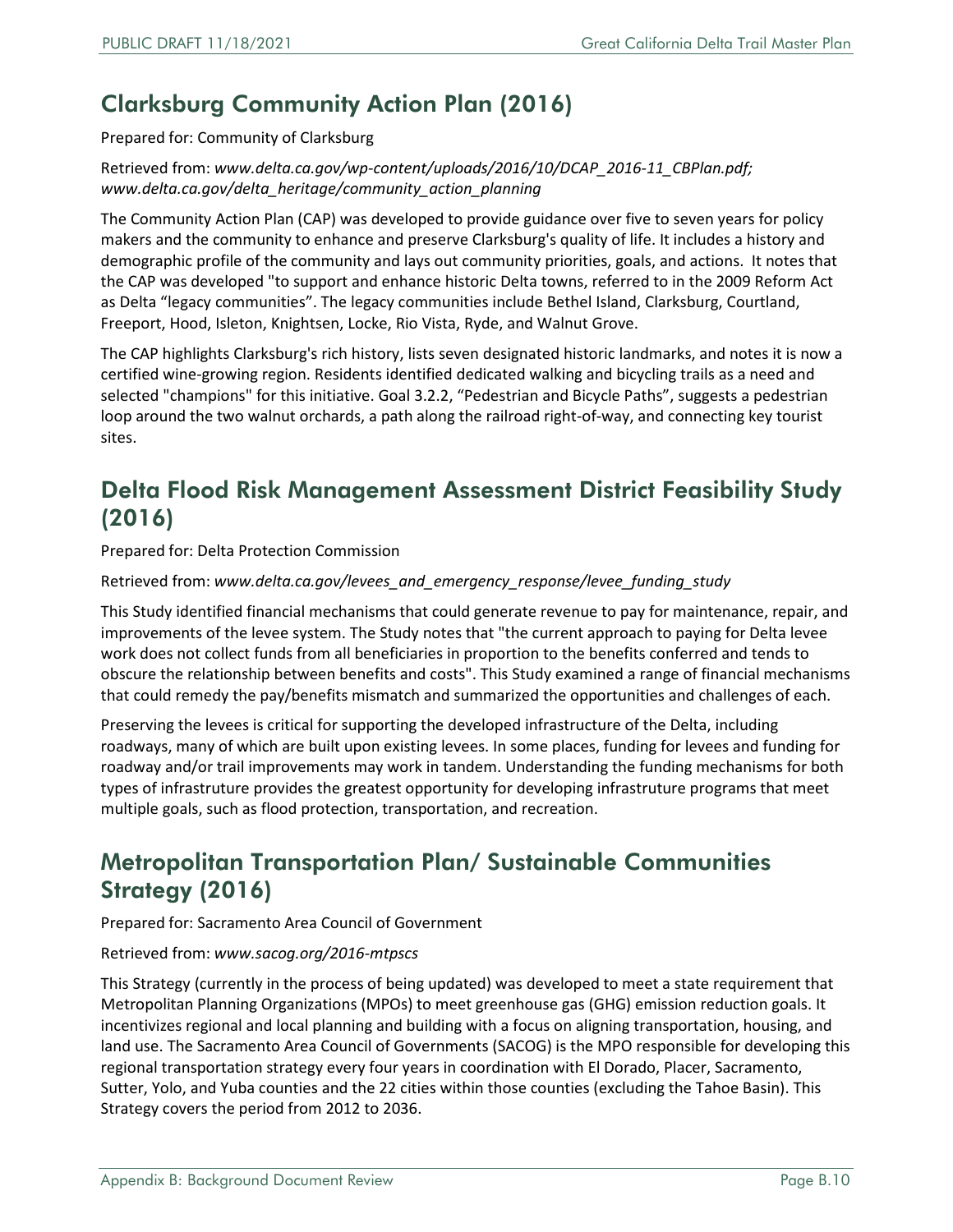The Strategy includes: the development of 10 new miles of trails; \$2.8 billion (out of a \$35 billion total) toward bicycle and pedestrian improvements, including bicycle trails, sidewalks, ADA retrofits, and supporting facilities (not including road capital projects that have a bicycle or pedestrian feature); and an emphasis on complete street connections within and between cities, areas of high pedestrian-scale development, and to transit and schools.

#### <span id="page-10-0"></span>San Francisco Bay Trail Design Guidelines & Toolkit (2016)

Prepared for: Association of Bay Area Governments (ABAG) San Francisco Bay Trail

Retrieved from: *[www.baytrail.org/pdfs/BayTrailDGTK\\_082616\\_Web.pdf](http://www.baytrail.org/pdfs/BayTrailDGTK_082616_Web.pdf)*

The Design Guidelines provide direction and define goals for the design and development of the San Francisco Bay Trail, a 500-mile trail alignment under development. The guidelines follow a four-step process that includes: comprehension of design approach considerations, meeting design principles and objectives, understanding the variety of settings and context, and using the toolkit. The toolkit includes general trail design standards, special design circumstances, wayfinding, integration in the local street system, rail lines, bridges and tunnels, sea level rise, wildlife compatibility, sustainability, trail amenities, security, vandalism, and privacy.

Many elements of the toolkit are applicable to the design of the Delta Trail system including the development of general and site specific guidelines.

#### <span id="page-10-1"></span>San Joaquin County General Plan Policy Document (2016)

Prepared for: County of San Joaquin

Retrieved from: *[www.sjgov.org/commdev/cgi-bin/cdyn.exe?grp=planning&htm=gp2035](http://www.sjgov.org/commdev/cgi-bin/cdyn.exe?grp=planning&htm=gp2035)*

This Plan is a legal document which provides the vision and strategy for growth in the unincorporated areas of San Joaquin County over the next twenty years. It includes elements such as: Land Use; Economic Development; Transportation and Mobility; Infrastructure and Services; Public Health and Safety; Natural and Cultural Resources; and a specific section on The Delta.

The Plan includes a recommendation to "encourage the development of a regional system of trails within the Delta provided that trails are located and developed to mitigate and minimize potential environmental, agricultural, infrastructure, and law enforcement conflicts, and does not adversely affect private property." It highlights that "nearly 86 percent of San Joaquin County is 'open space' [such as] farmland, grazing lands, and relatively natural watershed areas that include a variety of low-intensity uses such as rural residences and recreational facilities". In addition, it states that "…11 percent of the County has been surveyed for cultural resources [which include] 262 prehistoric archeological sites, 239 historic archeological sites, 14 multi-component archeological sites, and 4,338 historic buildings or structures." Policies in the Transportation and Mobility section include encouraging pedestrian and bicycle facility improvements in appropriate areas where they will be most beneficial in linking residents to work, shopping, and leisure and acquiring abandoned railroad rights-of-way.

#### <span id="page-10-2"></span>Trail Town guide (2016)

Prepared for: Existing and future Trail Towns

Retrieved from: *[www.trailtowns.org](http://www.trailtowns.org/)*

This guide shares the steps and framework to create sustainable and thriving trail town programs.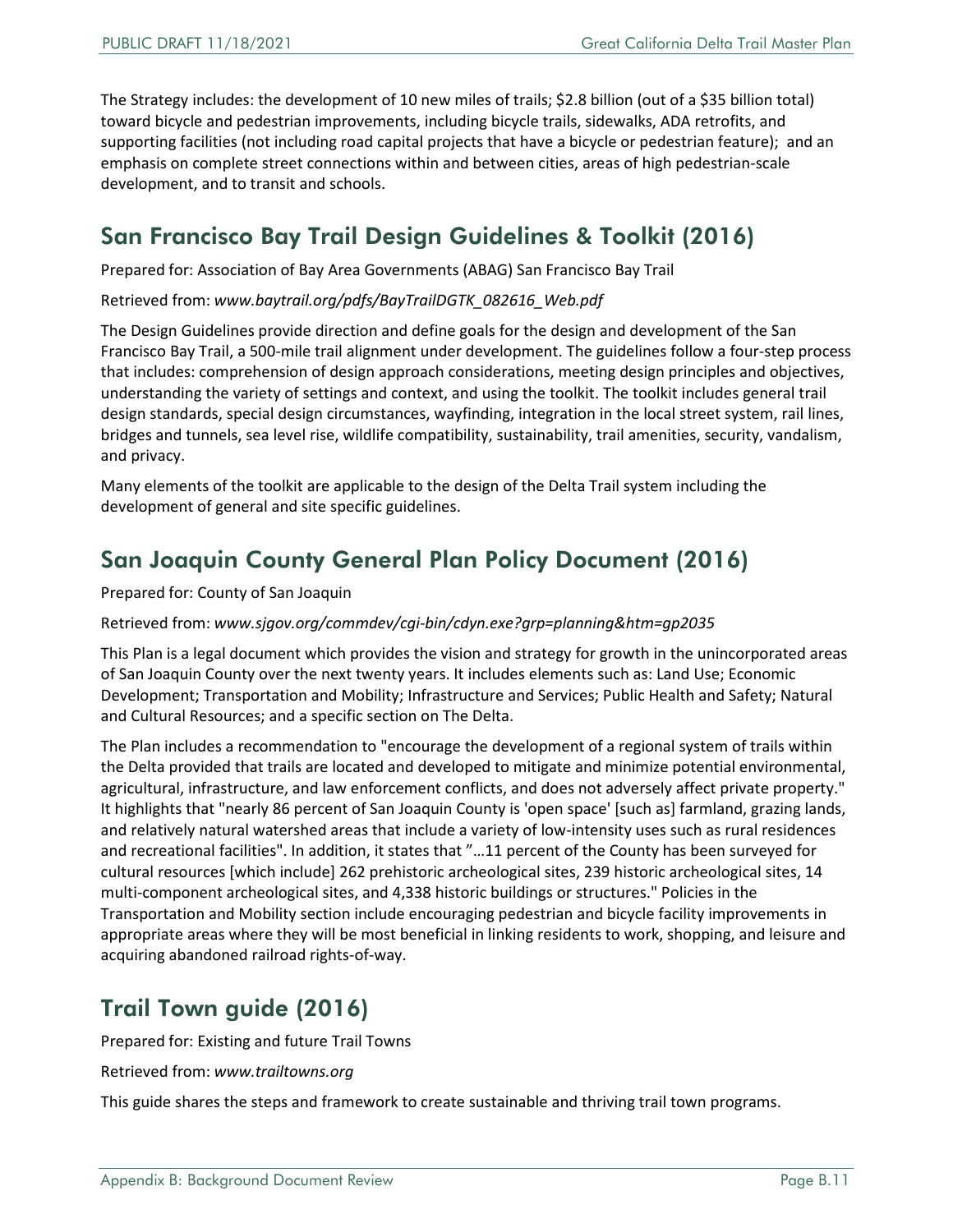### <span id="page-11-0"></span>Walnut Grove Community Action Plan (2016)

Prepared for: Walnut Grove Community

Retrieved from: *www.delta.ca.gov/wp-content/uploads/2016/10/DCAP\_2016-11\_WGPlan.pdf; [http://delta.ca.gov/delta\\_heritage/community\\_action\\_planning](http://delta.ca.gov/delta_heritage/community_action_planning)*

The Community Action Plan (CAP) was developed for the Walnut Grove Census Designated Place, which also includes the town of Locke. It provides guidance over five to seven years for policy makers and the community to enhance and preserve the area's quality of life. It includes a history and demographic profile of the community and lays out community priorities, goals and actions. It notes that the CAP was developed "to support and enhance historic Delta towns, referred to in the 2009 Reform Act as Delta "legacy communities".

The CAP highlights Walnut Grove and Locke's Chinese-American and Japanese-America Historic Districts and observes that the Chinese neighborhood in Locke is the only town built by and for Chinese listed as a National Historic Landmark. Other National Register listings include: the Walnut Grove Commercial/Residential Historic District, the John Stanford Brown House, the Imperial Theater, and the Walnut Grove Gakuen Hall. Transportation-related community priorities included the need for sidewalks throughout the commercial zone, addressing traffic speeds and developing a boardwalk along the river (Goal W-2).

### <span id="page-11-1"></span>Clarksburg Area Community Plan (2015)

Prepared for: Yolo County

Retrieved from: *<https://www.yolocounty.org/home/showdocument?id=15783>*

The Clarksburg Area Community Plan is a standalone component of the Yolo County 2030 Countywide General Plan. It is intended to provide policies and programs more specific to the Clarksburg Community.

The Plan includes polcies and programs to support and protect the agricultural and historic nature of Clarksburg. Policy R5, under Recreation and Tourism, supports the concept of re-using the abandond railroad right-of-way, subject to community input.

#### <span id="page-11-2"></span>Delta Protection Commission Strategic Plan 2030 (2015)

Prepared for: Delta Protection Commission

Retrieved from: *[www.delta.ca.gov/wp-content/uploads/2016/10/Vision\\_2030\\_FINALweb.pdf](http://www.delta.ca.gov/wp-content/uploads/2016/10/Vision_2030_FINALweb.pdf)*

This Plan outlines the historical progression, a timeline, and a map of the Delta Commission's work, provides guidance on capacity building tools, and identifies strategic themes to pursue in the coming decade, which include: water, agriculture, levees and emergency response, regional economy, Delta heritage, recreation and tourism, education, and outreach.

#### <span id="page-11-3"></span>Inventory of Recreation Facilities in the Sacramento-San Joaquin Delta (2015)

Prepared for: Delta Protection Commission

Retrieved from: *[www.delta.ca.gov/files/2017/02/RecInv\\_2017\\_RecInvReport.pdf](http://www.delta.ca.gov/files/2017/02/RecInv_2017_RecInvReport.pdf)*

This document provides a detailed inventory of the recreation resources in the Delta to assist in planning, developing, and promoting the Delta as a unique recreation and tourism destination.

Detailed descriptions of faculties are organized by County as well as facility type.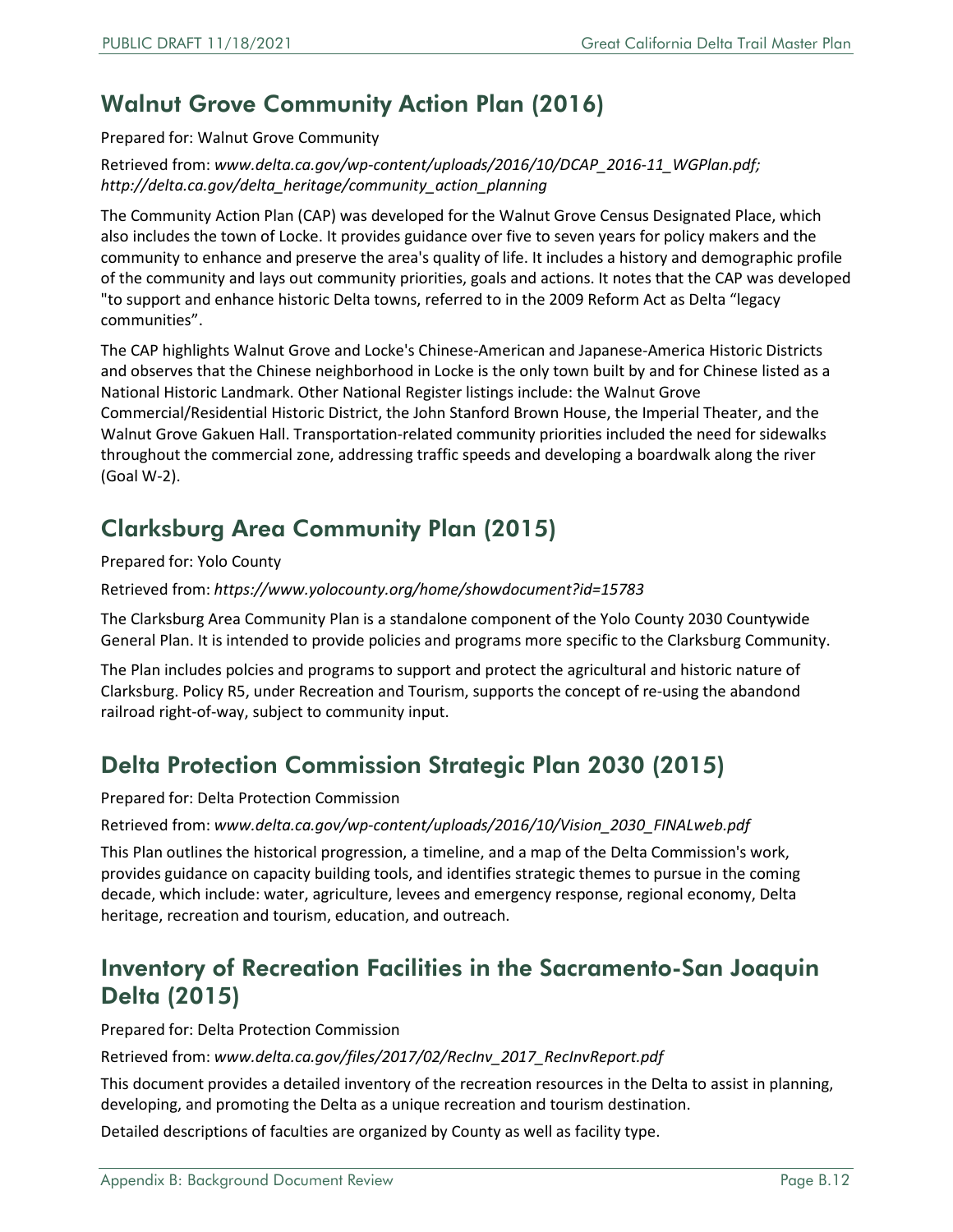### <span id="page-12-0"></span>Regional Bicycle, Pedestrian, and Trails Master Plan (2015)

Prepared for: Sacramento Area Council of Government

#### Retrieved from: *[www.sacog.org/post/regional-bicycle-pedestrian-and-trails-master-plan](http://www.sacog.org/post/regional-bicycle-pedestrian-and-trails-master-plan)*

This Master Plan provides goals and strategies for local implementation within the Sacramento area based on those developed for the Metropolitan Transportation Plan/Sustainable Communities Strategy. It envisions a transportation system that supports healthy living and active communities where bicycling and walking are viable and popular travel choices in a comprehensive, safe, and convenient network. It presents a regional vision, opportunities and challenges, and performance measures. It includes detailed project lists and maps based on local planning documents.

The Master Plan recommends trails along waterways in Sacramento and within the Delta (page 135) such as a trail along the Sacramento River waterfront and Hwy 160 in Isleton.

#### <span id="page-12-1"></span>County of Yolo Bicycle Transportation Plan - Bicycle Routes and Priorities (2013)

Prepared for: Yolo County

#### Retrieved from: *[www.yolocounty.org/home/showdocument?id=2538](http://www.yolocounty.org/home/showdocument?id=2538)*

This Plan provides a long-range, comprehensive policy guide for achieving a countywide bikeway network and lists priorities for bicycle facility development. The Plan sets forth goals and policies for bicycle facilities in the unincorporated County in response to identified needs and provides a viable system of bike routes that will encourage and promote more bicycle riding. One of the key policies states: "The development of bicycle routes on levees or abandoned railroad road rights of way shall be considered as opportunities arise."

#### <span id="page-12-2"></span>East Bay Regional Parks District Master Plan (2013)

Prepared for: East Bay Regional Park District

#### Retrieved from: *[www.ebparks.org/about/planning/mp](http://www.ebparks.org/about/planning/mp)*

This Plan provides direction for the East Bay Regional Park District which encompasses Alameda and Contra Costa Counties. It provides an overview of existing conditions and needs and includes chapters on natural and cultural resources, public access and services, planning and acquisition, and human and financial resources.

The Delta region lies within District 7 of the East Bay Regional Park's jurisdiction. Parks within the Delta boundaries include Carquinez and Martinez Shoreline Parks, Bay Point Wetlands, Big Break Regional Park, Brown's Island Regional Park, Delta Island Shoreline Trail, Antioch-Oakley Shoreline, Marsh Creek-Discovery Bay Access, and the Delta Trail Extension. The Plan provides information on regional trails related to the Delta trail network including the need to improve access. Existing trails include: Delta de Anza Trail and Marsh Creek Trail. Potential future regional trails include: Mokelumne Coast to Ridge Trail; American Discovery Trail; de Anza Historical Trail; and the San Francisco Bay Trail to San Joaquin Delta Trail.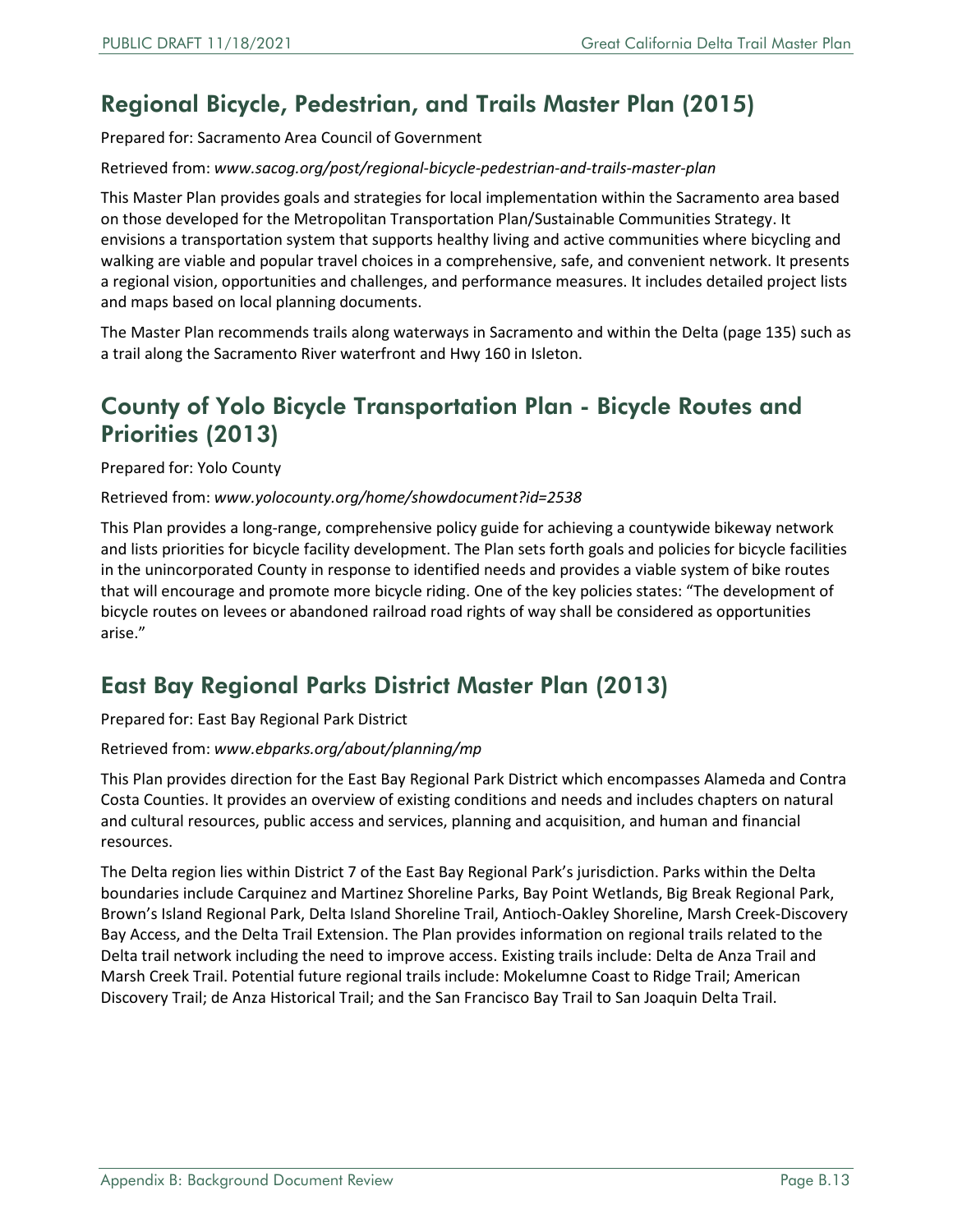### <span id="page-13-0"></span>The Delta Plan (amended 2018) (2013)

Prepared for: Delta Stewardship Council

#### Retrieved from: *[www.deltacouncil.ca.gov/delta-plan](http://www.deltacouncil.ca.gov/delta-plan)*

The Plan was developed by the Delta Stewardship Council, enacted by the California Legislature under the Delta Reform Act to: provide a more reliable water supply for California; protect, restore, and enhance the Delta ecosystem, and protect and enhance the unique cultural, recreational, natural resource and agricultural values of the Delta. The Plan includes 87 provisions as well as performance measures.

Policy Recommendation No. DP R16 encourages recreation on public lands and recommends that "public agencies owning land should increase opportunities, where feasible, for...levee-top trails". The Plan highlights a need to focus on nature-based recreation and heritage tourism and includes a list of land and water trails that support these goals.

The Delta Stewardship Council tracks the Delta Plan performace based on the metrics outlined in Appendix E of the Plan. These metrics are frequently updated on the Council's website

(*[viewperformance.deltacouncil.ca.gov](https://viewperformance.deltacouncil.ca.gov/pm/recreation-opportunities)*). Outcome Performance Measure 5.6 (Delta as an Evolving Place, Recreation Opportunities) is the most relevant to the Delta Trail efforts and includes references to regional trails including the Delta Trail.

#### <span id="page-13-1"></span>American and Sacramento River Parkway Plans Implementation Program (2012)

Prepared for: City of Sacramento

Retrieved from: *[www.cityofsacramento.org/Public-Works/Engineering-Services/Projects/Current-](http://www.cityofsacramento.org/Public-Works/Engineering-Services/Projects/Current-Projects/Sacramento-River-Parkway)Projects/Sacramento-River-Parkway*

The Implementation Program documents past planning and implementation efforts and outlines recommendations for the completion of both parkways.

It includes a detailed gap analysis for each parkway, and notes that the Sacramento River Parkway was adopted as a segment of the Great Delta Trail in 2012.

#### <span id="page-13-2"></span>Economic Sustainability Plan for the Sacramento-San Joaquin Delta (2012)

Prepared for: Delta Protection Commission

Retrieved from: *[www.delta.ca.gov/regional\\_economy/economic\\_sustainability](http://www.delta.ca.gov/regional_economy/economic_sustainability)*

This Plan analyzes the impacts of key policies being considered in the Delta region. It recommends that ecological preservation and sustainability should be key components of business and tourism growth.

The Plan recommends that connectivity be prioritized for the region to excel economically and considers the Delta Trail a key component the region's of economic success. The Plan includes detailed heritage and agricultural maps, development maps, and infrastructure information.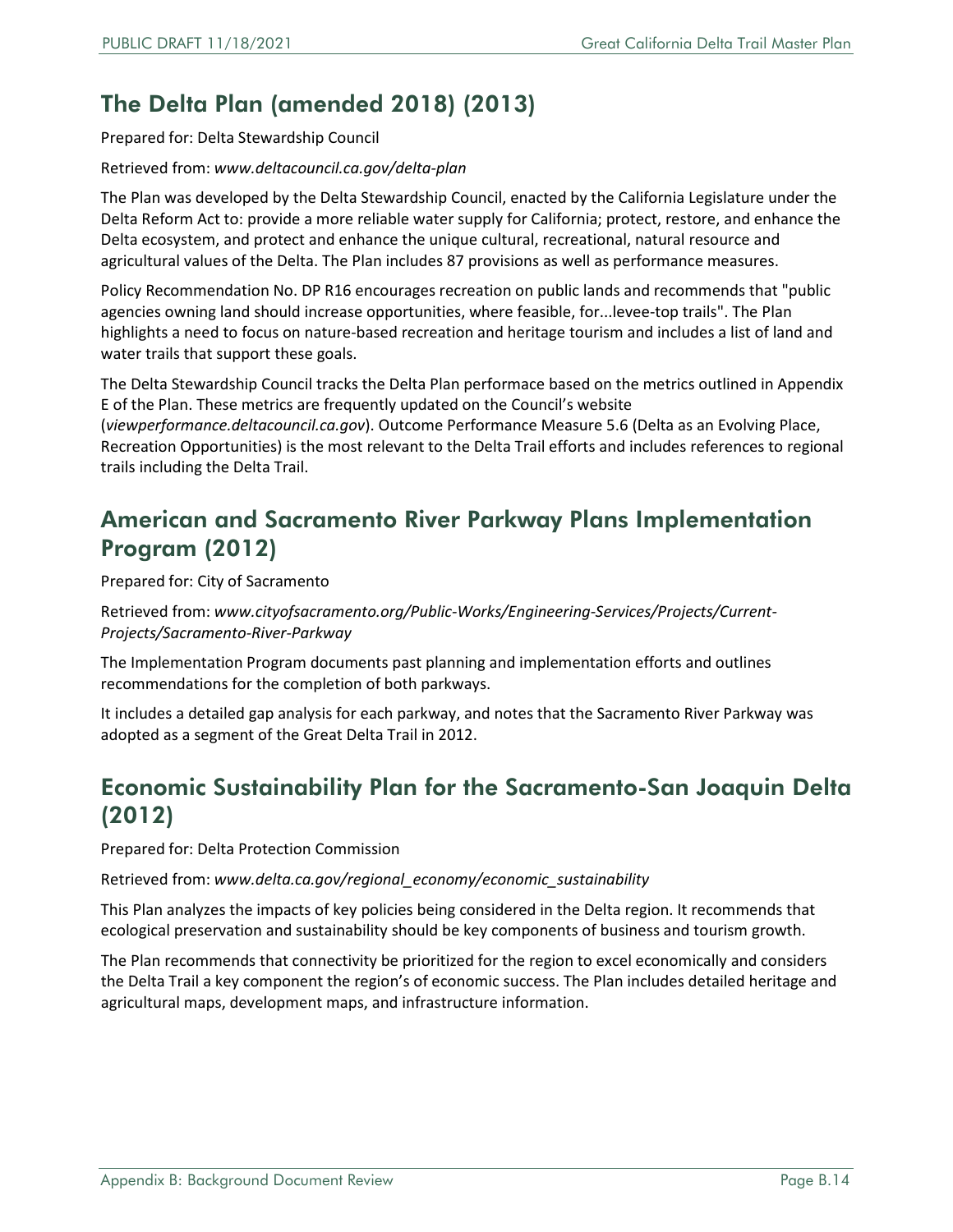#### <span id="page-14-0"></span>Feasibility Study for a Sacramento-San Joaquin Delta National Heritage Area (2012)

Prepared for: Delta Protection Commission

Retrieved from: *[www.delta.ca.gov/wp-content/uploads/2016/10/Delta\\_NHA\\_Study.pdf](http://www.delta.ca.gov/wp-content/uploads/2016/10/Delta_NHA_Study.pdf)*

This Study inventories and describes resources of the region which support the National Heritage Area's (NHA) story and themes that make the area a place of national significance. The study proposes how the NHA will be managed and organized to coordinate heritage area activities, and lists local groups who support the NHA, and organizations who are interested in serving as partners. Heritage resources which support the NHA include waterways, levees, natural habitat areas, farmlands, historical and cultural sites, public lands with public access, and recreational resources. This study includes inventory lists, maps,and descriptions of these sites.

#### <span id="page-14-1"></span>Resolution of Support for Bicycle Lanes in the Sacramento-San Joaquin Delta Along Improved Delta Levees (Resolution 01-12) (2012)

Prepared for: Delta Protection Commission

Retrieved from: *Internal files, available upon request*

This Resolution notes that the California Constitution guarantees the right of public access to navigable waterways and mandates the Delta Protection Commission prepare a plan for the Great Delta Trail System "which is to be a continuous regional recreation corridor that will extend around the Sacramento-San Joaquin Delta; including but not limited to, the delta's shorelines in Contra Costa, Solano, San Joaquin, Sacramento and Yolo Counties." The resolution requires the Department of Water Resources to incorporate recreational features in flood control projects and, as levee improvements are made, bicycleways (Class II or Class I trails, if feasible) be incorporated.

#### <span id="page-14-2"></span>Resolution of Support for Bicycle Lanes or Trails in the Sacramento-San Joaquin Delta Along State Routes 4, 12 and 160 (Resolution 02-12) (2012)

Prepared for: Delta Protection Commission

Retrieved from: *Internal files, available upon request*

This resolution recommends bicycle lanes and trails (where feasible) be incorporated along SR 4, 12, and 160 as improvements are made to those roads.

#### <span id="page-14-3"></span>Sacramento-San Joaquin Delta National Heritage Area Proposed Boundary (2012)

Prepared for: National Park Service

Retrieved from:

*garamendi.house.gov/sites/garamendi.house.gov/files/documents/Delta%20NHA%20boundary%20map.pdf*

In March 2019 a public lands bill was signed which included the establishment of the Sacramento-San Joaquin Delta National Heritage Area (NHA), California's first NHA. Managed by the Delta Protection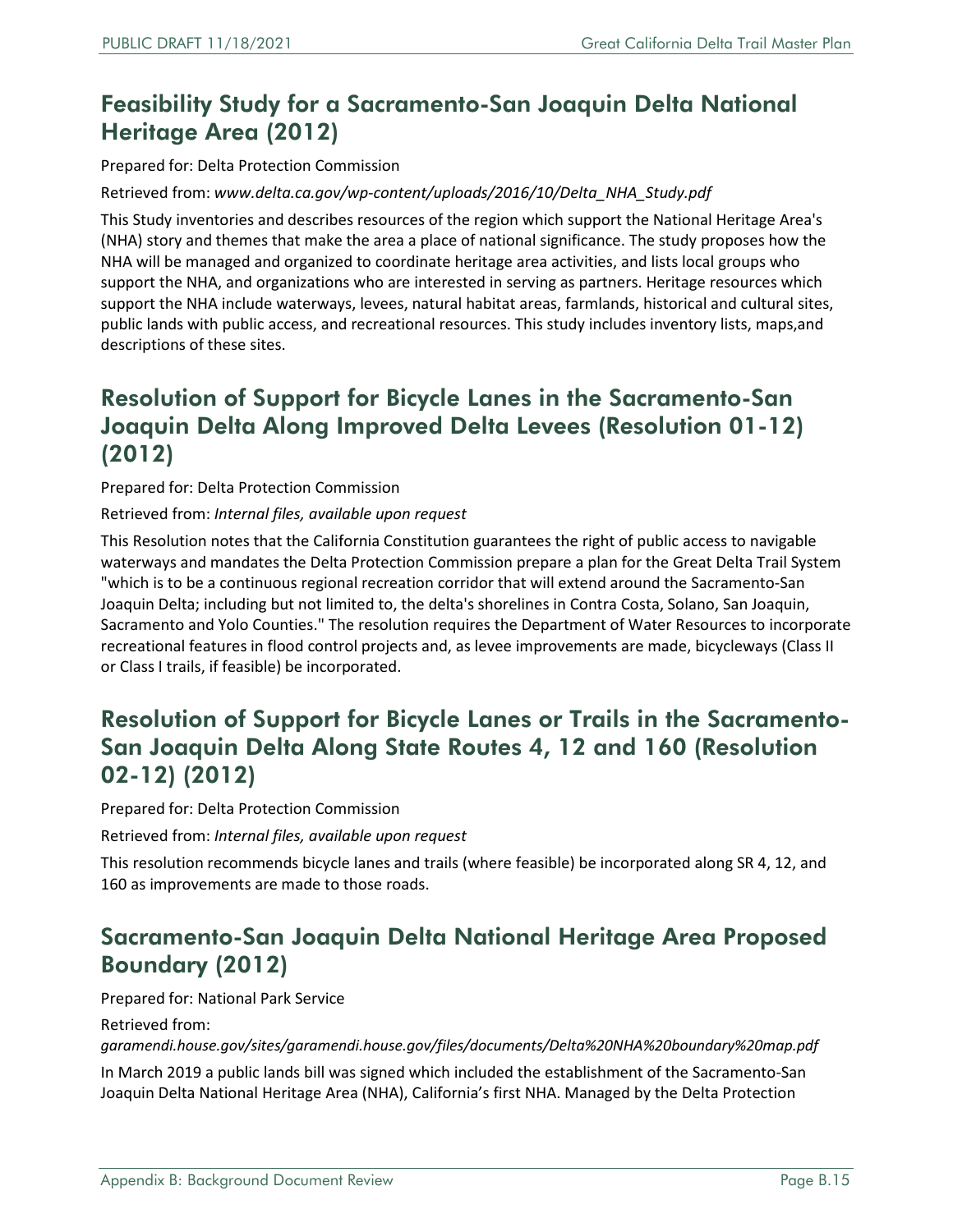Commission (DPC), a state agency with Delta land use planning authority, the Delta NHA boundaries extend from Sacramento in the north, Stockton to the east, and the Carquinez Strait to the west.

#### <span id="page-15-0"></span>San Joaquin Council of Governments Regional Bicycle, Pedestrian, and Safe Routes to School Master Plan (2012)

Prepared for: San Joaquin Council of Governments

Retrieved from: *[www.sjcog.org/DocumentCenter/View/61/Regional-Bicycle-Pedestrian-and-Safe-Routes-to-](http://www.sjcog.org/DocumentCenter/View/61/Regional-Bicycle-Pedestrian-and-Safe-Routes-to-School-Master-Plan)School-Master-Plan*

This Plan provides recommended bicycle and pedestrian projects for San Joaquin County and its seven cities. It includes a vision and goals, an overview of existing conditions, an analysis of needs, a list of prioritized projects, example costs, non-infrastructure recommendations, and an implementation and funding strategy.

The Plan prioritizes a total of 18.13 miles of trails (Class 1 bikeways) including trails along the San Joaquin River in Lathrop, along the Lodi Canal in Lodi, along the Union Pacific railway in Manteca and Tracy, and along the Calaveras Levee in Stockton, among others.

#### <span id="page-15-1"></span>Solano Countywide Bicycle Transportation Plan (2012)

Prepared for: Solano County

Retrieved from: *[www.sta.ca.gov/documents\\_and\\_report/countywide-bicycle-plan](http://www.sta.ca.gov/documents_and_report/countywide-bicycle-plan)* 

This Plan encourages the development of a unified bicycle system throughout Solano County, with an emphasis on a network that supports everyday bicycle travel. It outlines a proposed bicycle system with the intention that each member jurisdiction will incorporate the Plan's recommendations. The Plan includes an overview of existing conditions including bikeways, support facilities, and multi-modal connections; goals and objectives; policies and programs; costs and implementation strategies; and prioritized proposed facilities.

The Plan provides recommendations for trails (Class I bikeways) along rail corridors, creeks, along the Sacramento River, and the completion of the Bay Trail among others.

#### <span id="page-15-2"></span>Solano Countywide Pedestrian Transportation Plan (2012)

#### Prepared for: Solano Transportation Authority

Retrieved from: *[www.sta.ca.gov/documents\\_and\\_report/countywide-pedestrian-plan](http://www.sta.ca.gov/documents_and_report/countywide-pedestrian-plan)*

This Plan is a reference document for planning and supporting pedestrian system improvements and investments in seven cities (Benicia, Dixon, Fairfield, Rio Vista, Suisun City, Vacaville, and Vallejo) and the County of Solano. It serves as a guide to planning and engineering professionals in Solano County's jurisdictions. It includes an overview on existing conditions, recommended planning processes and projects by jurisdiction, a cost analysis, and performance measures.

Trail recommendations include connecting the Benicia-Martinez Bridge to the historic Benicia Arsenal, completing the Bay Trail shoreline connections between Vallejo and the Benicia Bridge, building a trail along the Sacramento River in Rio Vista, and building trails along the Suisun Marsh and on Grizzly Island in Suisan City.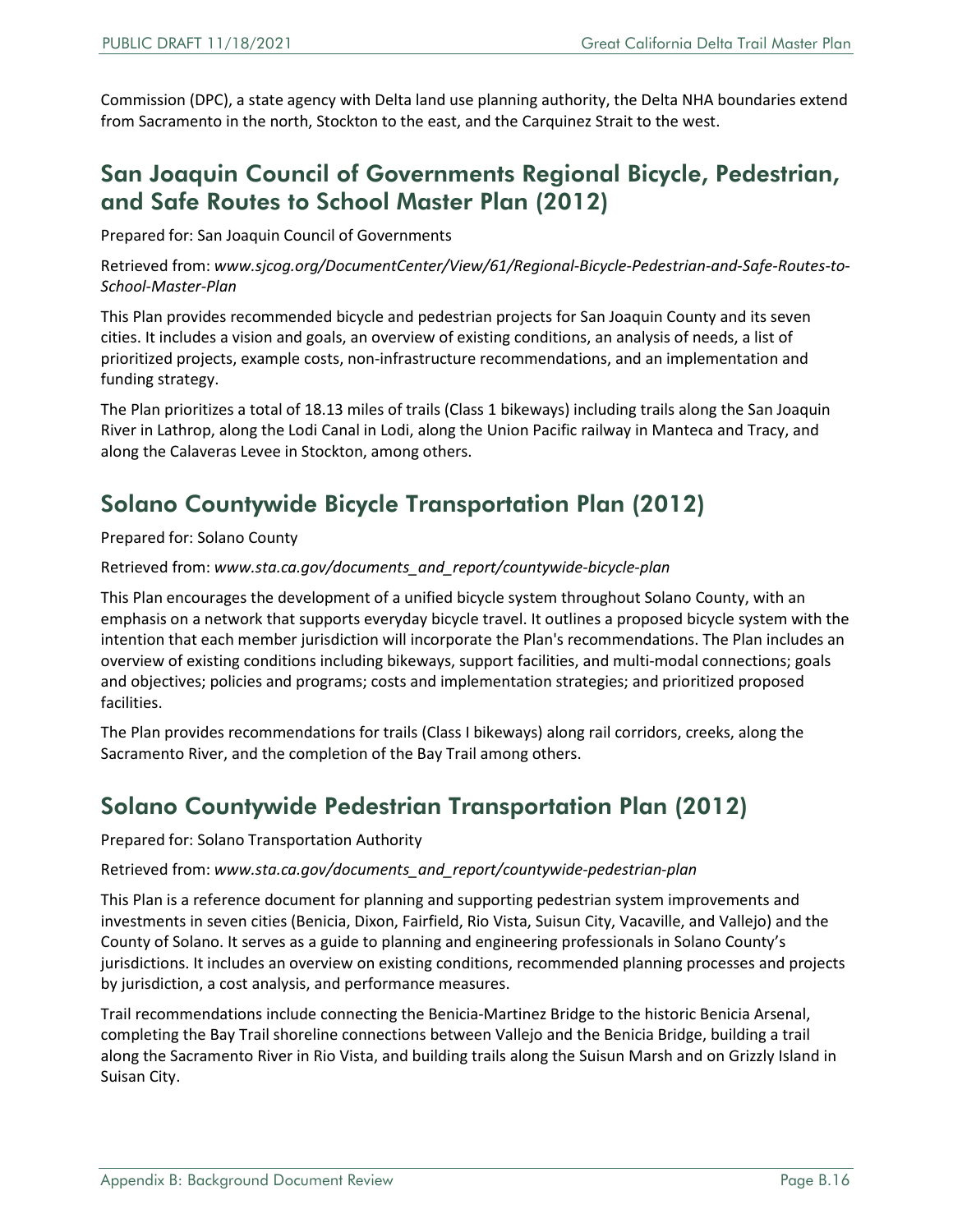### <span id="page-16-0"></span>Enhanced San Francisco Bay Area Water Trail Plan (2011)

Prepared for: CA State Coastal Conservancy

Retrieved from: *[www.scc.ca.gov/webmaster/project\\_sites/watertrail/enhanced-water-trail-plan-final.pdf](http://www.scc.ca.gov/webmaster/project_sites/watertrail/enhanced-water-trail-plan-final.pdf)*

This Plan was developed based on the San Francisco Bay Area Water Trail Plan Final Environmental Impact Report. The Water Trail Project aims to create a network of trailheads to provide safe access to the San Francisco Bay for people in human-powered and beachable sail crafts (kayaks, rowboats, windsurfers, dragon boats, outrigger canoes, and kiteboards). The Plan recommends advocacy, education, and the development of launch guidelines, among others.

The Plan includes maps of water trail access points along the Carquinez Strait and Suisun Bay and Marsh.

#### <span id="page-16-1"></span>Recreation Proposal for the Sacramento San Joaquin Delta and Suisun Marsh (2011)

Prepared for: California State Parks

Retrieved from: *[www.parks.ca.gov/?page\\_id=26677](http://www.parks.ca.gov/?page_id=26677)*

This report summarizes existing recreation opportunities in the region and presents California State Parks' recommendations for protecting and enhancing them. The recommendations include ways to invite more visitors and residents to enjoy and appreciate the Delta and Suisun Marsh region. It was created in response to the 2009 Sacrament-San Joaquin Delta Reform Act and submitted to the Delta Stewardship Council for consideration in preparation of the Delta Plan.

Regional trails for hiking, biking, riding, boating, and heritage corridors are described and include the American Discovery Trail, the Mokelumne Coast to Crest Trail, and the Juan Bautista De Anza Trail, among others.

#### <span id="page-16-2"></span>Sacramento County Bicycle Master Plan (2011)

Prepared for: County of Sacramento

Retrieved from: *sacdot.saccounty.net/Pages/BikewayMasterPlan.aspx*

The Plan guides bikeway policies, programs, and development standards to make bicycling in Sacramento County more safe, comfortable, convenient, and enjoyable for all bicyclists. The Plan includes an overview of preceding plans; existing conditions; recommended facilities; encouragement, education, and enforcement programs; and costs and funding sources.

The Plan proposes 350 miles of trails focused on creek and rail corridors and includes a trail along the Sacramento River and the Isleton-Stone Lake Trail (on the former Walnut Grove Branch Line railroad corridor).

#### <span id="page-16-3"></span>The Great California Delta Trail Blueprint Report for Contra Costa and Solano Counties (2010)

Prepared for: Delta Protection Commission

Retrieved from: *[www.delta.ca.gov/recreation/delta\\_trail](http://www.delta.ca.gov/recreation/delta_trail)*

The Blueprint Report is a preliminary study, as required by the State, for the Delta Trail project. It provides a review of the Solano and Contra Costa Counties settings, a summary of related adopted plans, case studies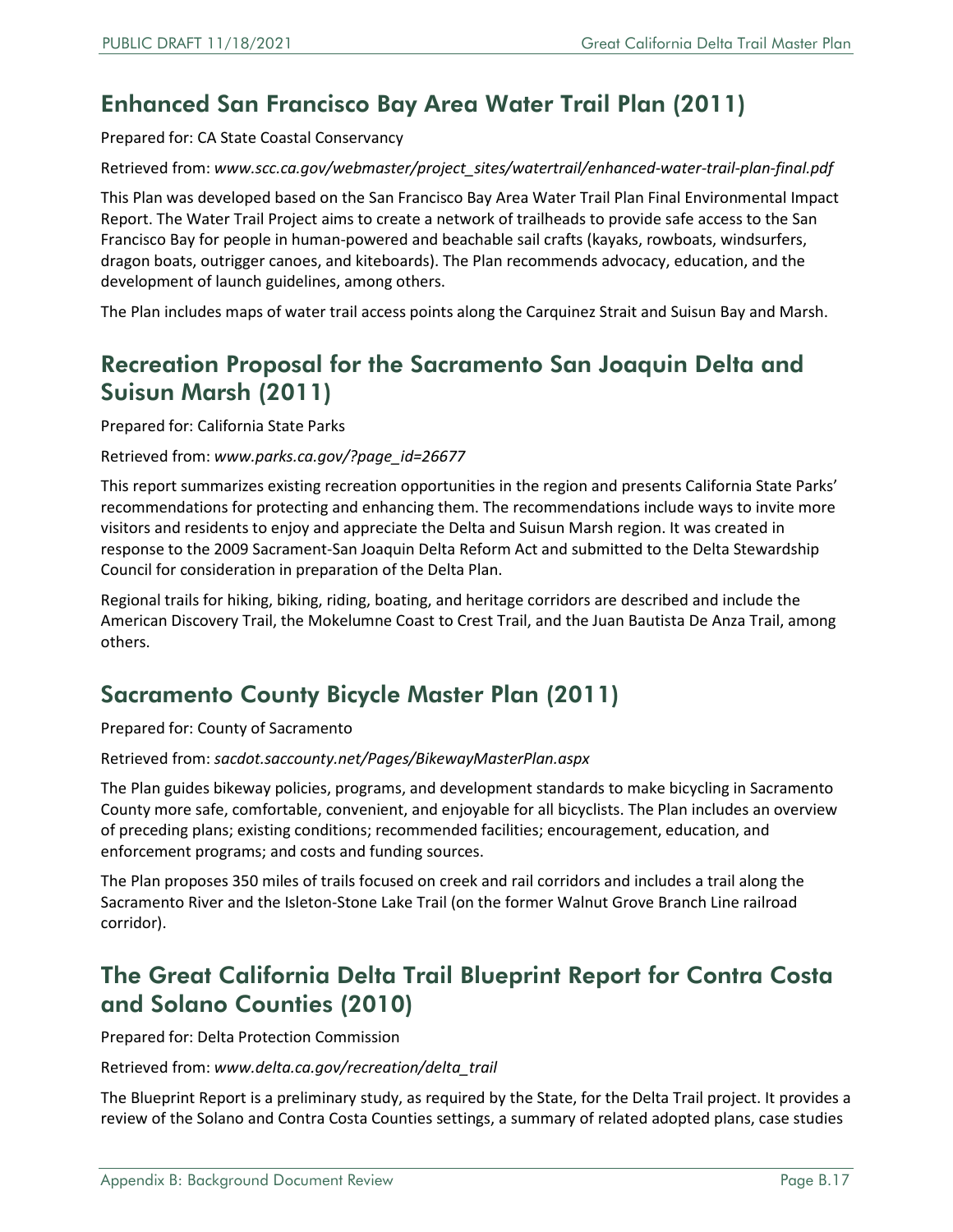of regional trail technical issues and best practices, and an action plan to implement the vision and goals. It includes recommended outreach and engagement strategies, a description of potential trail concepts, and information on funding opportunities.

The Blueprint Report's goals include prioritizing outreach and engagement, developing partnerships and focusing on community benefits. Goals related to trail alignments and design include establishing connections to regional and local destinations, equitable access, and quality design.

#### <span id="page-17-0"></span>2030 [Yolo] Countywide General Plan (with amendments through 2018) (2009)

Prepared for: Yolo County

Retrieved from: *[www.yolocounty.org/general-government/general-government-departments/county](http://www.yolocounty.org/general-government/general-government-departments/county-administrator/general-plan/adopted-general-plan)administrator/general-plan/adopted-general-plan*

This General Plan guides land use decisions in the County and includes a vision statement and seven separate "elements" that establish goals, policies, and actions for each given topic. Example elements include circulation, conservation, and open space.

The Plan recommends the development of a trail (Class I Bikeway) along the Sacramento River Channel (as recommended in the Yolo Bicycle Transportation Plan) and includes an amendment allowing for the rezoning of the Sugar Mill in Clarksburg,

#### <span id="page-17-1"></span>Regional Bicycle Plan for San Francisco Bay Area (2009 Updates) (2009)

Prepared for: Metropolitan Transportation Commission

Retrieved from: *www.ca-ilg.org/sites/main/files/file[attachments/mtc\\_regional\\_bicycle\\_plan\\_update\\_final.pdf](http://www.ca-ilg.org/sites/main/files/file-attachments/mtc_regional_bicycle_plan_update_final.pdf)*

This Plan supports individuals who choose to shift modes from automobile to bicycle by making investments in a Regional Bikeway Network focused on Priority Development Areas. This Plan presents data, provides guidance, and makes recommendations to help propel these efforts forward. This Plan is a component of the Metropolitan Transportation Commission's Regional Transportation Plan, referred to as Transportation 2035. That Plan is a comprehensive strategy to accommodate future growth, alleviate congestion, improve safety, reduce pollution, and ensure mobility for all residents regardless of income.

The Plan includes recommendations for development of specific trail gap closures in the Delta, including segments of the the Bay Trail and Delta de Anza Trail. These trails are envisioned as part of both a recreational and transportation network.

#### <span id="page-17-2"></span>The San Francisco Bay Trail Project Gap Analysis Study (2005)

Prepared for: Association of Bay Area Governments (ABAG) Bay Trail Project

Retrieved from: *[www.baytrail.org/wp-content/uploads/2015/11/Final-Gap-Analysis-Study-2005-09-15](http://www.baytrail.org/wp-content/uploads/2015/11/Final-Gap-Analysis-Study-2005-09-15-reduced.pdf) reduced.pdf*

This Study focuses on completing the 500-mile regional trail system encircling San Francisco Bay. It includes an overview of the first 15 years of Bay Trail development and large-scale issues such as the need for local adoption, state-level funding and support, the need to build partnerships and increase public awareness,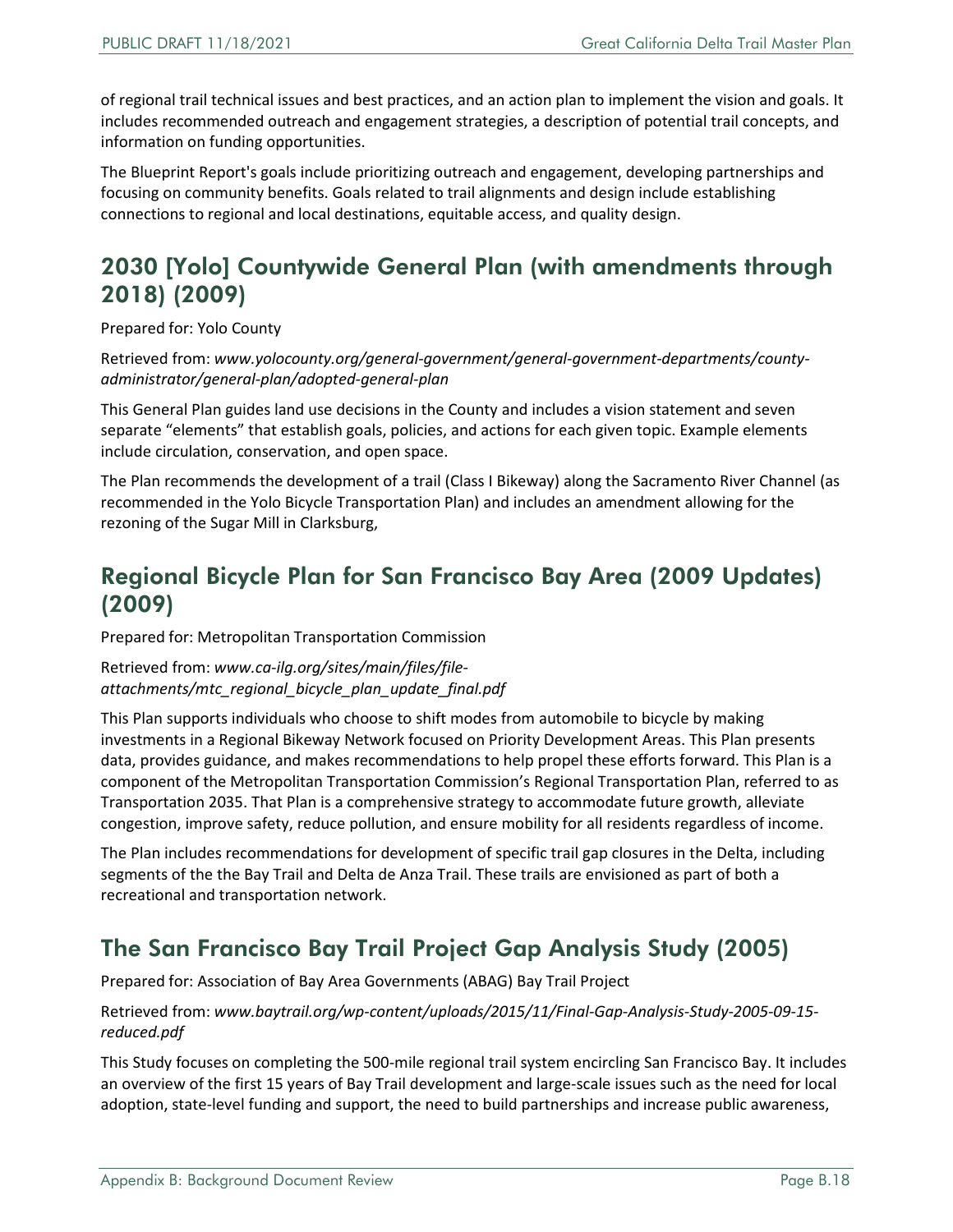and engineering and acquisition challenges. Specific recommendations are provided for the next 15 years including project phasing, costs, and benefit factors.

Specific recommendations and maps are provided for segments in Contra Costa and Solano Counties along the Carquinez Strait.

#### <span id="page-18-0"></span>California Recreational Trails Plan Phase 1 (2002) & 2011 Progress Report

Prepared for: California State Parks

Retrieved from: *[www.parks.ca.gov/?page\\_id=23443](http://www.parks.ca.gov/?page_id=23443)*

The Trails Plan is an element of the California Outdoor Recreation Planning Program, as required by the Land and Water Conservation Act of 1965. The Plan identifieds goals and actions to direct the Statewide Trails Office on development of the statewide trails program. The 2011 Progress Report provides an assessment of 27 proposed state trail routes and guidance on continuing the development of those routes.

While the Delta Trail was not included as one of the 27 state trails, several of the included trails traverse the Delta and reference the future creation of the Delta Trail. The document also provides valuable insight into the development of other complex regional trails. Trails included in the Plan that connect to or overlap with potential Delta Trail are: the American Discovery Trail, Juan Bautista De Anza National Historic Trail, Mokelumne Coast to Crest Trail, and San Francisco Bay Trail.

#### <span id="page-18-1"></span>Sacramento River Parkway Plan (1997)

#### Prepared for: City of Sacramento

#### Retrieved from: *[www.cityofsacramento.org/Public-Works/Engineering-Services/Projects/Current-](http://www.cityofsacramento.org/Public-Works/Engineering-Services/Projects/Current-Projects/Sacramento-River-Parkway)Projects/Sacramento-River-Parkway*

This Plan is an update of the 1975 Sacramento River Parkway Master Plan. It includes chapters on existing conditions, goals and policies, acquisition, implementation, maintenance, and provides design concepts. The Plan provides goals for long-term off-street trail development with interim on-street routes. Detailed existing and proposed public access, land uses and natural and cultural resources are provided for five planning areas.

The Plan calls for a continuous recreational trail specifically with connections to the Laguna Area and the American River Parkway.

#### <span id="page-18-2"></span>Sacramento River Greenway Plan DRAFT (1992)

Prepared for: Counties of Sacramento and Yolo, Cities of Sacramento and West Sacramento, and the State Lands Commission

#### Retrieved from: *[www.cityofsacramento.org/Public-Works/Engineering-Services/Projects/Current-](http://www.cityofsacramento.org/Public-Works/Engineering-Services/Projects/Current-Projects/Sacramento-River-Parkway)Projects/Sacramento-River-Parkway*

This Plan was not adopted, but would have provided a coordinated framework for the planning and development of recreational facilities along the Sacramento River in Sacramento and Yolo County from the Sutter County line to Interstate 80.

The Plan reiterates the need for a continuous recreational trail connected to other trail systems. In the southern areas, of particular relevance to this project, the need for additional boating and trail facilities is emphasized.